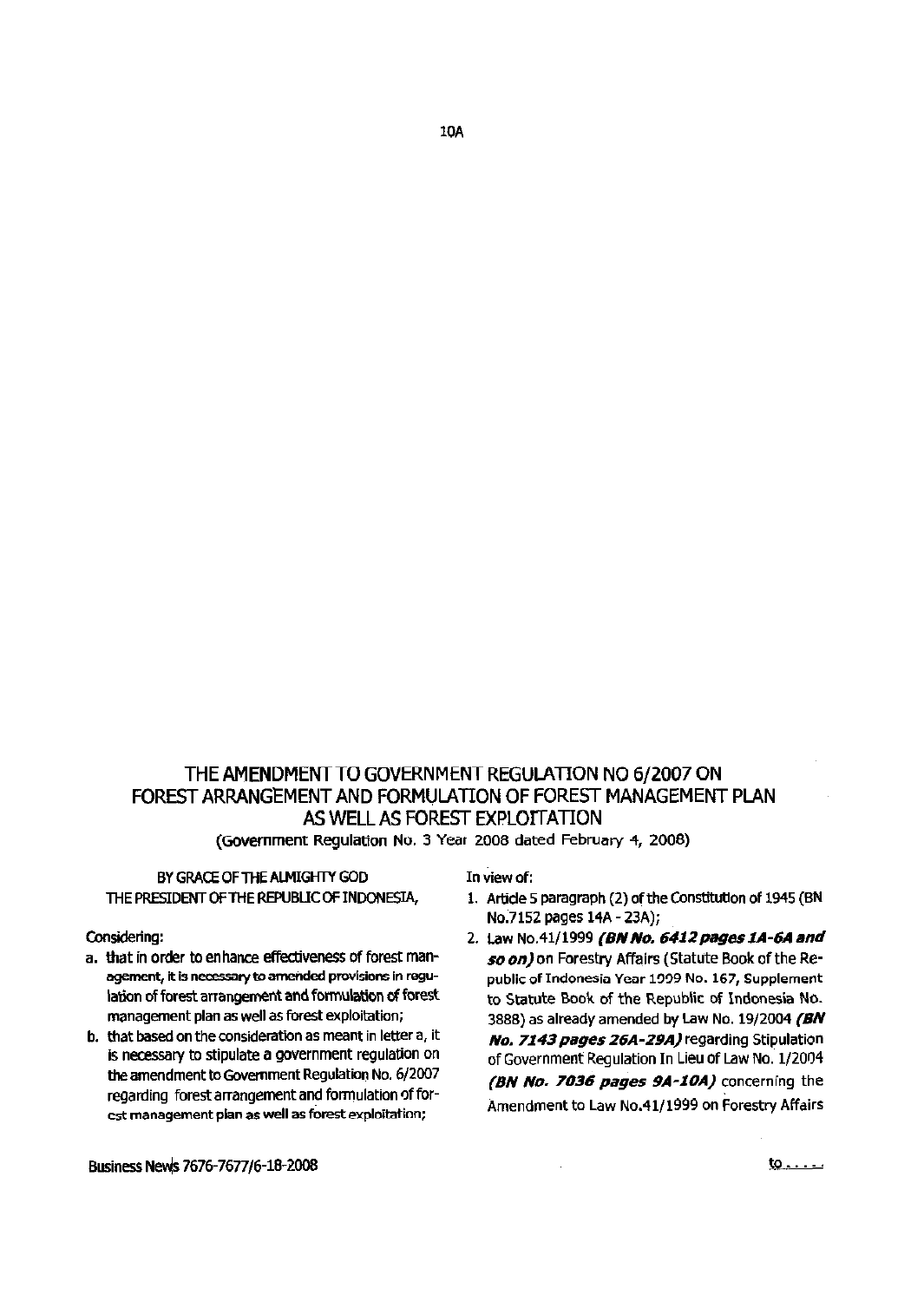to Become A Law (Statute Book of the Republic of Indonesia Year 2004 No. 86, Supplement to Statute Book of the Republic of Indonesia No. 4412);

3. Government Regulation No. 6/2007 (BN No. 7529 *pages 1A-21A and so on)* regarding forest arrangement and formulation of forest management plan as well as forest exploitation Statute Book of the Republic of Indonesia Year 2007 No. 22, Supplement to Statute Book of the Republic of Indonesia No. 3695);

### DECIDES:

#### To stipulate:

THE GOVERNMENT REGULATION ON THE AMENDMENT TO GOVERNMENT REGULATION NO 6/2007 ON FOREST AR-RANGEMENT AND FORMULATION OF FOREST MANAGE-MENT PLAN AS WELL AS FOREST EXPLOITATION

#### Article I

Several provisions in Government Regulation No. 6/2007 regarding forest arrangement and formulation of forest management plan as well as forest exploitation Statute Book of the Republic of Indonesia Year2007No. 22, Supplement to Statute Book of the Republic of Indonesia No. 3695) shall be amended as follows:

1. The provision of Article 6 is supplemented by a new paragraph, namely paragraph (3) so that Article 6 entirely reads as follows:

#### Article<sub>6</sub>

- (1) KPH as meant in Article 5 shall be stipulated in one or more forest main functions and one administrative territory or inter-administrative territory of public administration.
- (2) In the case of oneKPH consisting of more than one main function of forest, KPH as meant in paragraph (1) shall be stipulated on the basis of the function having the dominant size.
- (3) Provisions on procedures for stipulating KPH as meantin paragraphs (1) and (2) shall be regulated in accordance with the provisions of legislation.
- 2. Provisions of paragraphs (1), (2) and (3) of Article 7 are amended anda new paragraph is supplemented to become paragraph (4) so that Article 7 entirely reads as fulluws.

#### Article 7

- (1) The Minister shall stipulate the size of KPH territory by observing efficiency and effectiveness of forest management.
- (2) The size of KPH territory as meant in paragraph  $(1)$ shall be stipulated in forest area following the phase of appointment, border arrangement or stipulation of forest *area.*
- (3) The size of the stipulated KPH territory as meant in paragraph  $(1)$  may be reviewed in the case of ahy change in layout policy and/or the need for enhancing efficiency and effectiveness of forest management.
- (4) Further provision on procedures for stipulating the size of KPH territory as meant in paragraph (1) shall be governed by a regulation of the Minister.
- 3. Provisions of paragraphs  $(1)$ ,  $(2)$ ,  $(3)$  and  $(6)$  of Article 8 are amended and provisions of paragraphs (4) and (5) are abolished so that Article 8 entirely reads as follows:

- (1) The Minister shall stipulate organizations of KPHK, KPHLand KPHP.
- (2) The organizations of KPHL and KPHP as meant in paragraph  $(1)$  shall be stipulated on the basis of:
	- a. recommendation of provincial government, in the case of KPHP or KPHL being located in interregency/city;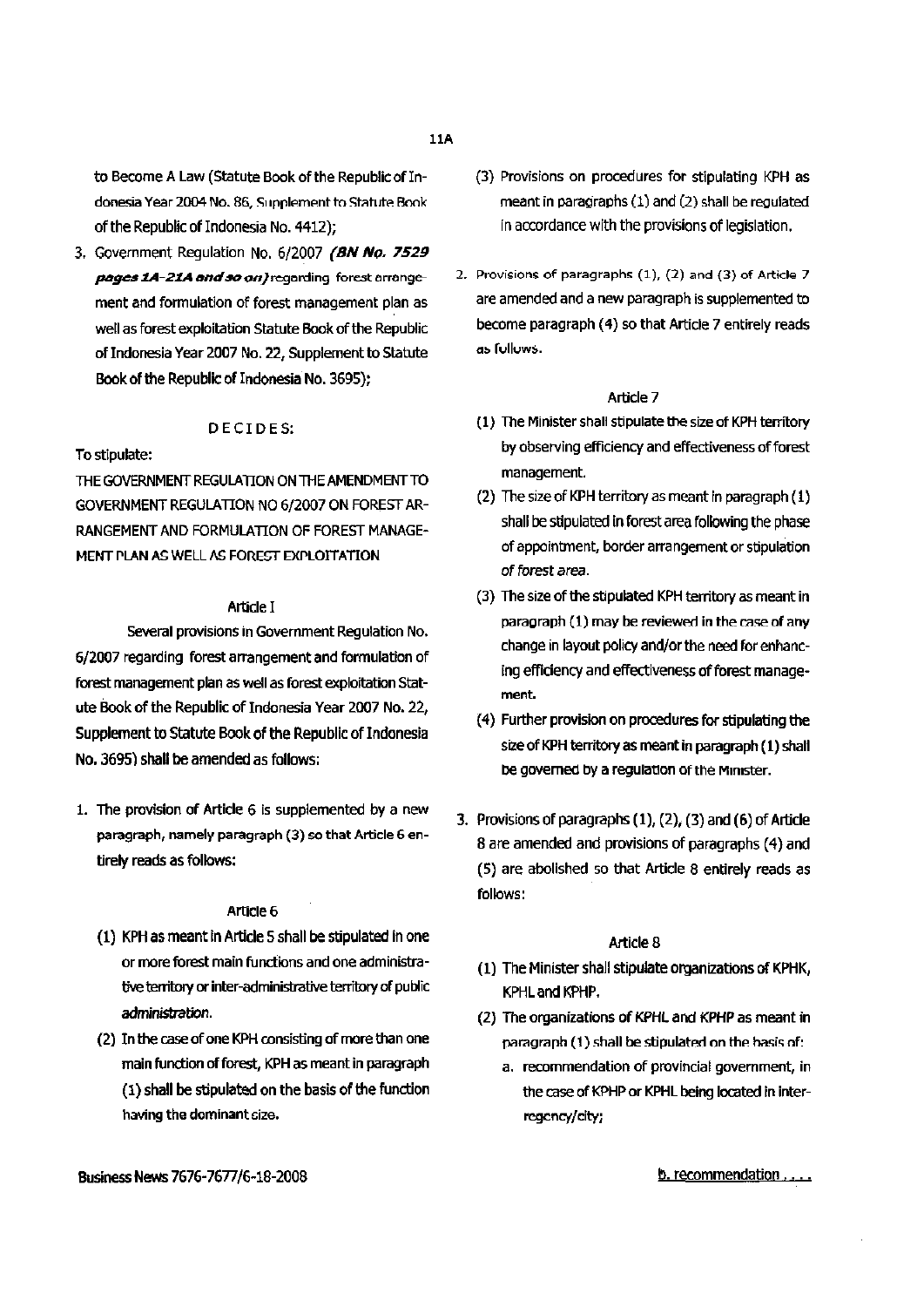- b. recommendation of regental/municipal government, in the case of KPHP or KPHL being located in regency/city;
- c. technical consideration of provincial government.
- (3) The technical consideration and recommendation about stipulation of the organization of KPH as meant in paragraphs (1) and (2) shall be based on norms, standards, procedures and criteria stipulated by the Minister.
- (4) Abolished
- (5) Abolished
- (6) Further provision on stipulation of the organizations, technical consideration and recommendation about stipulation of organization of KPH as meant in paragraphs (2) and (3) shall be governed by a regulation of the Minister.
- 4. Provisions of paragraph (1) of Article 23 is amended so that Article 13 entirely reads as follows:

- (1) Based on result of the activity as meant in Article 12 paragraph (2), forest management plant shall be formulated by:
	- a. referring to national, provincial, regental/municipal forestry plan; and
	- b. observing aspirations, cultural values of local communities as well as environmental condition.
- (2) The forest management plan as meant in paragraph (1) shall cover:
	- a. long-term forest management plan; and
	- b. short-term forest management plan.
- (3) The long-term forest management plan as meant in paragraph (2) letter a shall be formulated by head of KPH.
- (4) The long term forest management plan as meant in paragraph 93) shall contain the following substances:
	- a. objective to be accomplished by KPH;
	- b. encountering condition; and
- c. strategy as well as feasibility of forest management development, covering forest arrangement, forest area utilization and exploitation, forest rehabilitation and reclamation and forest protection and nature conservation.
- (5) The short-term forest management plan as meant in paragraph (2) letter b shall be formulated by official appointed by head of KPH,
- (6) The short-term forest management plan as meant in paragraph (5) shall contain the following substances:
	- a. objective of sustainable forest management in the scale of the said KPH;
	- b. evaluation of result of the previous short-term plan;
	- c. target to be accomplished;
	- d. database and information;
	- e. activities to be executed;
	- f. status of balance of forest resources;
	- g. monitoring, evaluation and controlling of activities; and
	- h. participation of parties.
- (7) The short-term forest management plan shall be formulated on the basis of long-term forest management.
- 5. Provision of paragraph (1) of Article 14 is amended so that Article 14 entirely reads as follows:

- (1) The minister or appointed official shall legalize the long-term forest management plan formulated by head of KPI I as meant in Article 13 paragraph (3).
- (2) The Head of KPH shall legalize the short-term forest management plan formulated by official appointed by the head of KPI I as meant in Article 13 paragraph (5).
- 6. Provisions of paragraphs (3) and (1) of Article 25 are amended and a new paragraph is supplemented between paragraphs (3) and (4) to become paragraph (3a) so that Article 25 entirely reads as follows: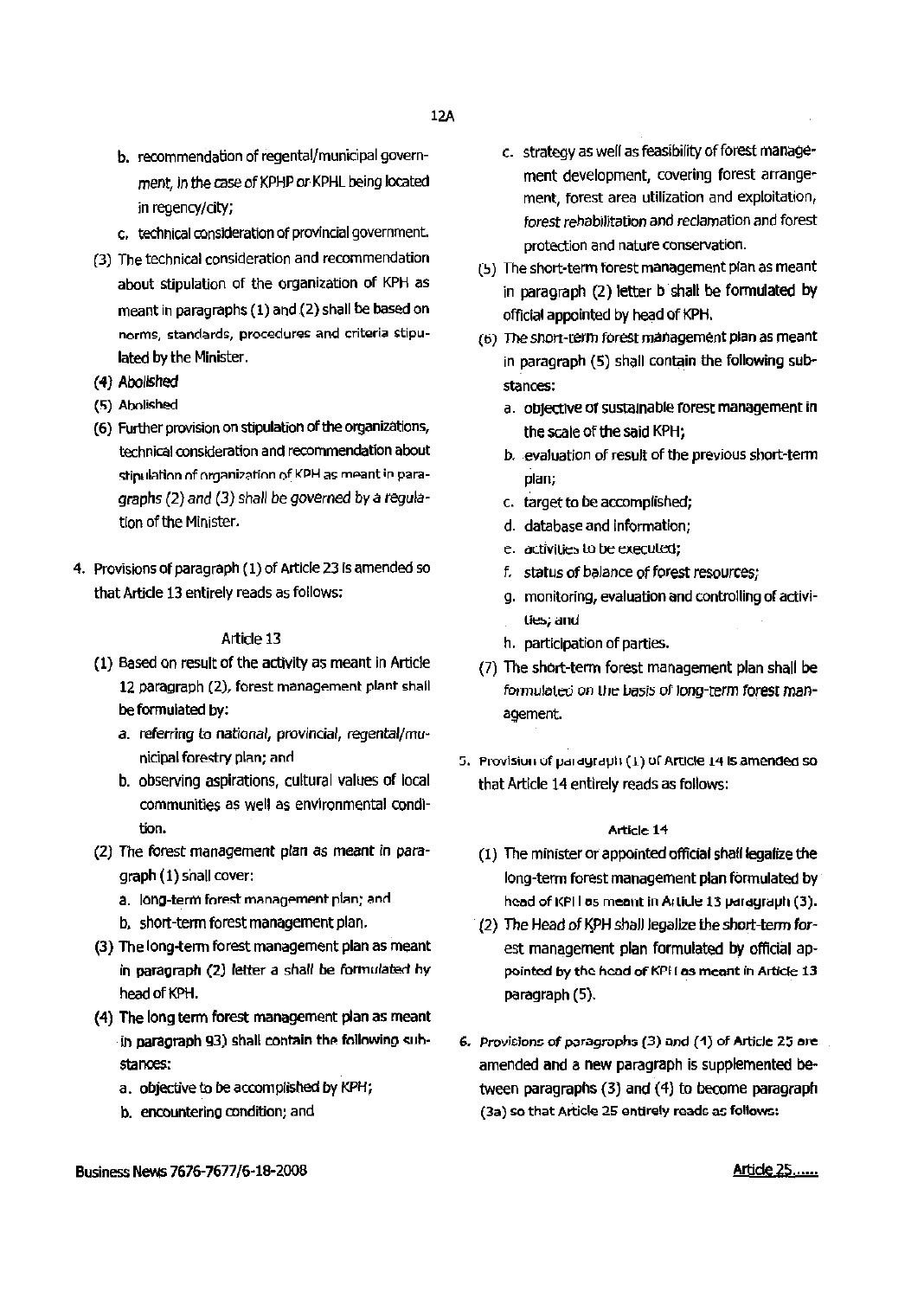# Artide 25

- (1) The utilization of environmental services intheprotected forest as meant in Article 23 paragraph (1) letter b shall be done through the following businessactivities:
	- a. utilization of water bank;
	- b. utilization of water;
	- c. eco tourism;
	- d. protection of biological diversity;
	- e. environmental rescueand protection; or
	- f. absorption and/or storage of carbon.
- (2) Business activity of environmental service utilization in protected forest shall be executed with the provision that the activity:
	- a. does not reduce, change or eliminate the main function thereof;
	- b. does not change landscape; and
	- c. does not destroy equilibrium of environmental substances.
- (3) Licensees in undertaking business activities of water bank and water utilization in the protected forest shall pay cost in accordance with the provisions of legislation.
- (3a) license to utilize water bank and licenseto utilize water in protected forest may not be leased or transferred partly or wholly.
- (4) Further provision on business activity of the utilization of environmental services in the protected forest as meant in paragraphs (1) and (2) shall be governed by a regulation of the Minister.
- 7. Provision of paragraph (2) letter a of Article 26 is amended so that Article 26 entirely reads as follows:

### Article 26

- (1) Collection of non-timber forest products in protected forest as meant in Article 23 paragraph (1) letter c shall be in the form of, among others:
	- a. rattan;
	- b. honey;
	- c. resin;
	- d. fruit;
- e. mushroom; or
- f. swallow nest
- (2) Collection of non-timber forest products in the protected forest shall be donewith the provision that:
	- a. the non-timber forest products result from reforestation and/or are available naturally;
	- b. the activity does not destroy the environment; and
	- c. the activity does not reduce, change or eliminate the main function thereof.
- (3) Collection of non-timber forest products in protected forest only can be done by communities living around the forest.
- $(4)$  In the protected forest, anybody shall be prohibited from:
	- a. collecting non-timber forest products with the quantity exceeding the sustainable productivity thereof;
	- b. collecting several kinds of forest products protected by the law.
- (5) Further provision on the collection of non-timber forest products in the protected forest as meant in paragraphs  $(2)$ ,  $(3)$  and  $(4)$  shall be governed by a requiation of the Minister.
- 8. Provisions of paragraph(1) letters a and b of Article 29 are amended so that Article 29 entirely reads as follows:

- (1) The period of IUPJL in the protected forest as meant in Article 23 paragraph (1) letter b shall be granted in accordance with business activity thereof, namely business license:
	- a. to utilize river bank, maximally 10 (ten) years;
	- b. to utilize water, maximally 10 (ten) years;
	- c. to organize eco tourism, maximally 35 (thirty five) years with maximum size accounting for 10% (ten percent) of the size of utilization block;
	- d. to protect biological diversity, maximally 50 (fifty) years with the size according the need of Investment;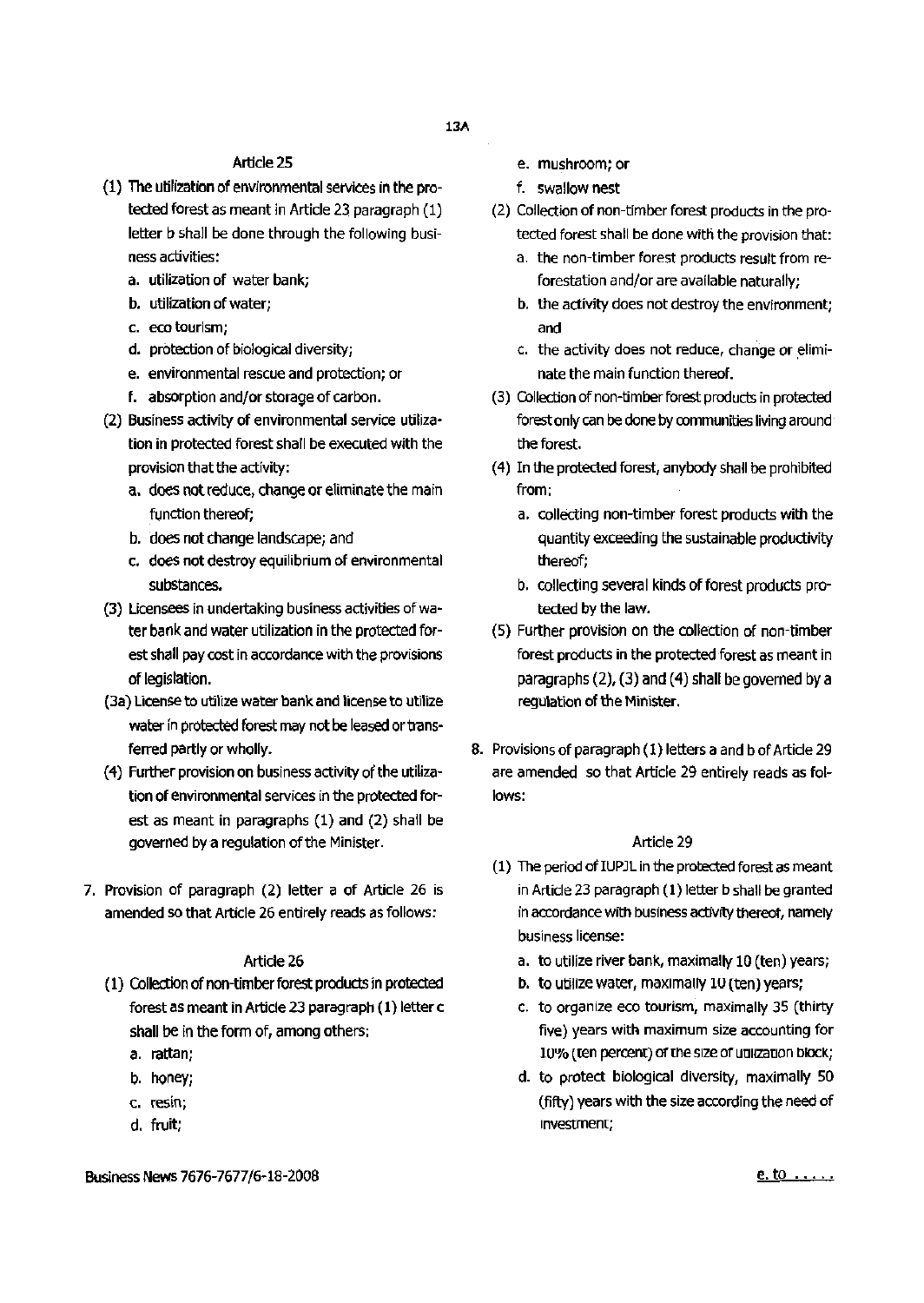- e. torescue and protect the environment, the periodand size according to the need; and
- f. to absorb and/or store carbon, maximally 30 (thirty) years with the size according to the need of investment.
- (2) IUPJL in the protected forest as meant in paragraph  $(1)$  letter a up to letter f may be extended on the basis of evaluation executed periodically every year by licensor.
- 9. Provisions of paragraphs (2), (3) and(4) of Article 33 are amended and a new paragraph is supplemented to become paragraph (3a) between paragraphs (3) and (4) so that Article 33 entirely reads as follows:

- (1) The utilization of environmental service inthe production forest as meant in Article 31 paragraph (2) letter b shall be done through, among others, business activities of:
	- a. utilization of water bank;
	- b. utilization of water;
	- c. eco tourism;
	- fl. protection of biolooical diversity;
	- e. environmental rescue and protection;or
	- f. absorption and/or storage of carbon.
- (2) The business activities of environmental service utilization in the production forest shall be done with the provision that the activities:
	- a. do not reduce, change or eliminate the main function thereof;
	- b. do not change landscape; and
	- c. do not destroy equilibrium of environmental substances.
- (3) Licensees in undertaking business activities of water bankandwater utilization inthe production forest shall pay cost in accordance with the provisions of legislation.
- (3a) The license to utilizewater bankand water in the production forest may not be leased or transferred partly or wholly.
- (4) Further provision on business activity of the utilization of environmental services in the production forest as meant in paragraphs  $(1)$  and  $(2)$  shall be governed by a regulation of the Minister.
- IO.Provision of paragraph (1) letter c of Article 36 is amended and provision of letter b is abolished so that Article 36 entirely reads as follows:

- (1) Utilization of timber forest products resulting from ecosystem restoration inside natural forest in the production forest as meant in Article 34 paragraph  $(1)$  letter b shall only be done with the provision as follows:
	- a. the production forest must be located inside a forest area totality;
	- b. abolished
	- c. the activity is prioritized to non-productive production forest.
- (2) In the case of biological equilibrium being not yet obtained from ecosystem restoration inside natural forest, IUPK, IUPJL or IUPHHBK may be granted in the production forest.
- n) Tn the case of biological equilibrium beingalready obtained from ecosystem restoration inside natural forest, IUPHHKK may be granted in the production forest.
- (4) IUPK, IUPJL, IUPHHK or IUPHHBK as meant in paragraphs (2) and (3) shall be granted to private business entities (BUMS).
- (5) Further provision on the utilization of timber forest product resulting from ecosystem restoration inside natural forest as meant in paragraphs  $(2)$ ,  $(3)$ and (4) shall be governed by a regulation of the Minister.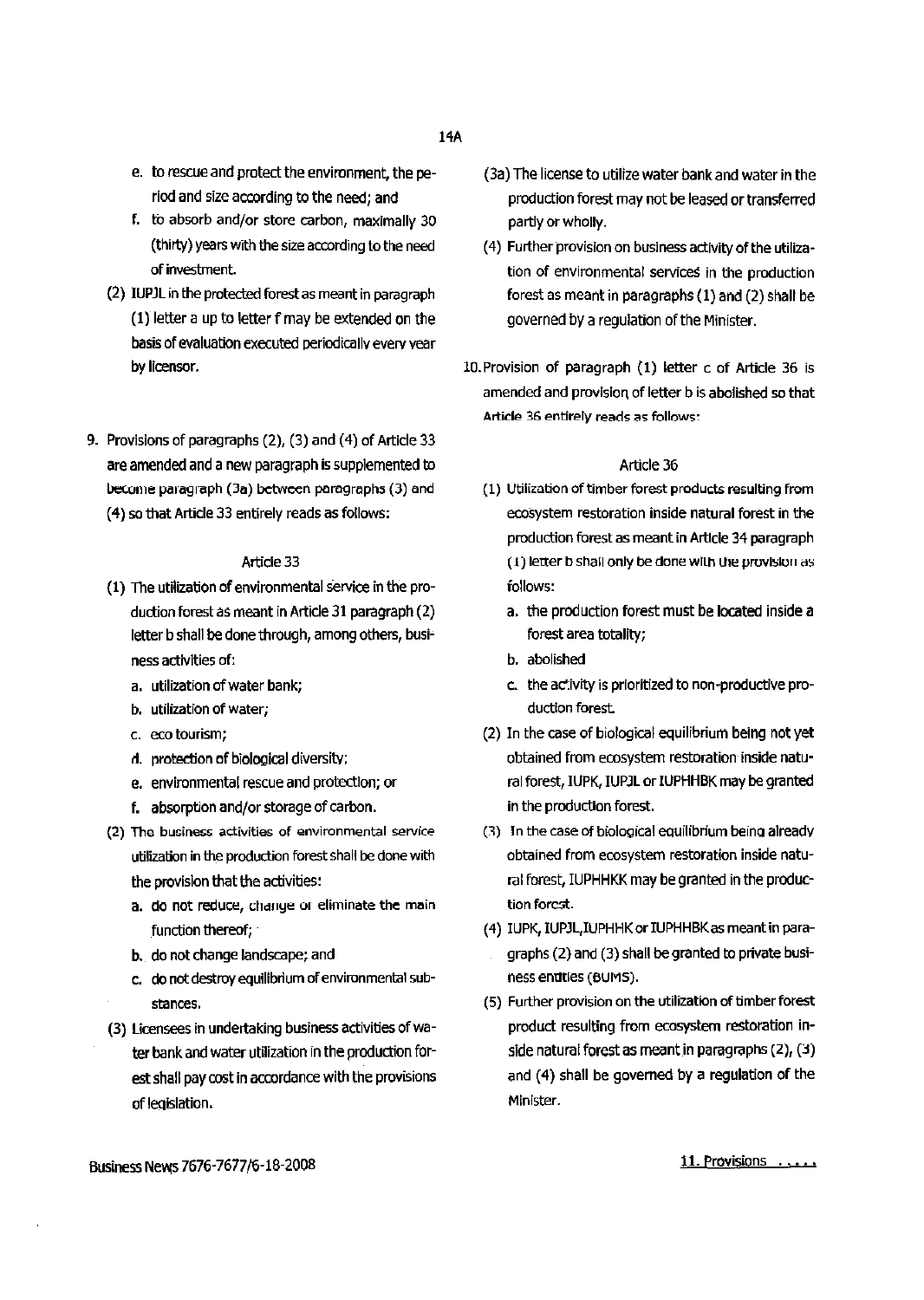11. Provisions of paragraphs (2) and (3) of Article38 are amended so that Article 38 entirely reads as follows:

#### Article 38

- (1) In the production forest, utilization of timber forest products in HTI inside the timber estate as meant in Article 37 letter a may be done by one silvyculture system or more in accordance with characteristics of forest resources and environment thereof.
- (2) The utilization of timber forest products in  $HTI$  inside timber estate shall cover activities of land clearing, seedling, planting, maintenance, harvesting, processing and marketing.
- (3) The utilization of timber forest products in HTI shall be prioritized to non-productive production forest.
- (4) Plants resulting from IUPHHK in HTI shall constitute assets or holders of business licenses and may be used as collateral as long as the business licenses remain valid.
- (5) The government, in accordance with the provisions of legislation, may set up financial institution to support the development of HTI.
- (6) Further provisions on the utilization of timber forest products in HTI inside timber estate as meant in paragraphs  $(1)$  and  $(2)$  shall be governed by a regulation of the Minister.
- 12. Provisions of paragraphs $(1)$ ,  $(3)$  and  $(4)$  of Article 40 are amended so that Article 40 entirely reads follows:

#### Article 40

- (1) The Minister, inside timber estate in production forest, shall allocate certain area to the development of HTR on the basis of recommendation of KPH or appointed offidal.
- (2) In the production forest, the utilization of timber forest products in HTR inside the timber estate as meant in Article 37 letter b may be done by one sylviculture system or more, in accordance with characteristics of forest resources and environment thereof.
- (3) The utilization of timber forest products in HTR inside the timber estate as meant in paragraph (2) shall cover activities of land clearing, seedling, planting, maintenance, harvesting, processing andmarketing.
- (4) The utilization of timber forest products in HTR inside the timber estate as meant in paragraph  $(2)$ shall be prioritized to non-productive production forest.
- (5) Plants resulting from IUPHHK in HTR shall constitute assets of holders of business licenses and may be used as collateral as long asthe business licenses remain valid.
- (6) The government, in accordance with the provisions of legislation, may setup finanCial institution to support the development of HTR.
- (7) Further provisions on the utilizationof timber forest products in HTR inside timber estate as meant in paragraph (2) shall be governed by a regulation of the Minister.
- 13. Provisions of paragraph (1) letter a and b of Article 44 and paragraph (3) are amended and provision of paragraph (1) is supplemented by one new letter, namely letter c as well as a new paragraph is supplemented between paragraphs (2) and (3) to become paragraph (2a) so that Article 44 entirely reads as follows:

- (1) The utilizationof non-timberforest products inside timber estate in the production forest as meant in Article 31 paragraph (2) letter f shall be the utilization of among others:
	- a. rattan, sago, palm covering activities of planting, maintenance, harvesting, processing and marketing of output;
	- b. resin, bark, leaf, fruit or seed, gaharu, covenng activities of planting, maintenance, harvesting, processing and marketing of output;
	- c. commodities for the development of bio fuel, which are stipulated by the minister, covering activities of planting, maintenance, harvesting, processing and marketing of output;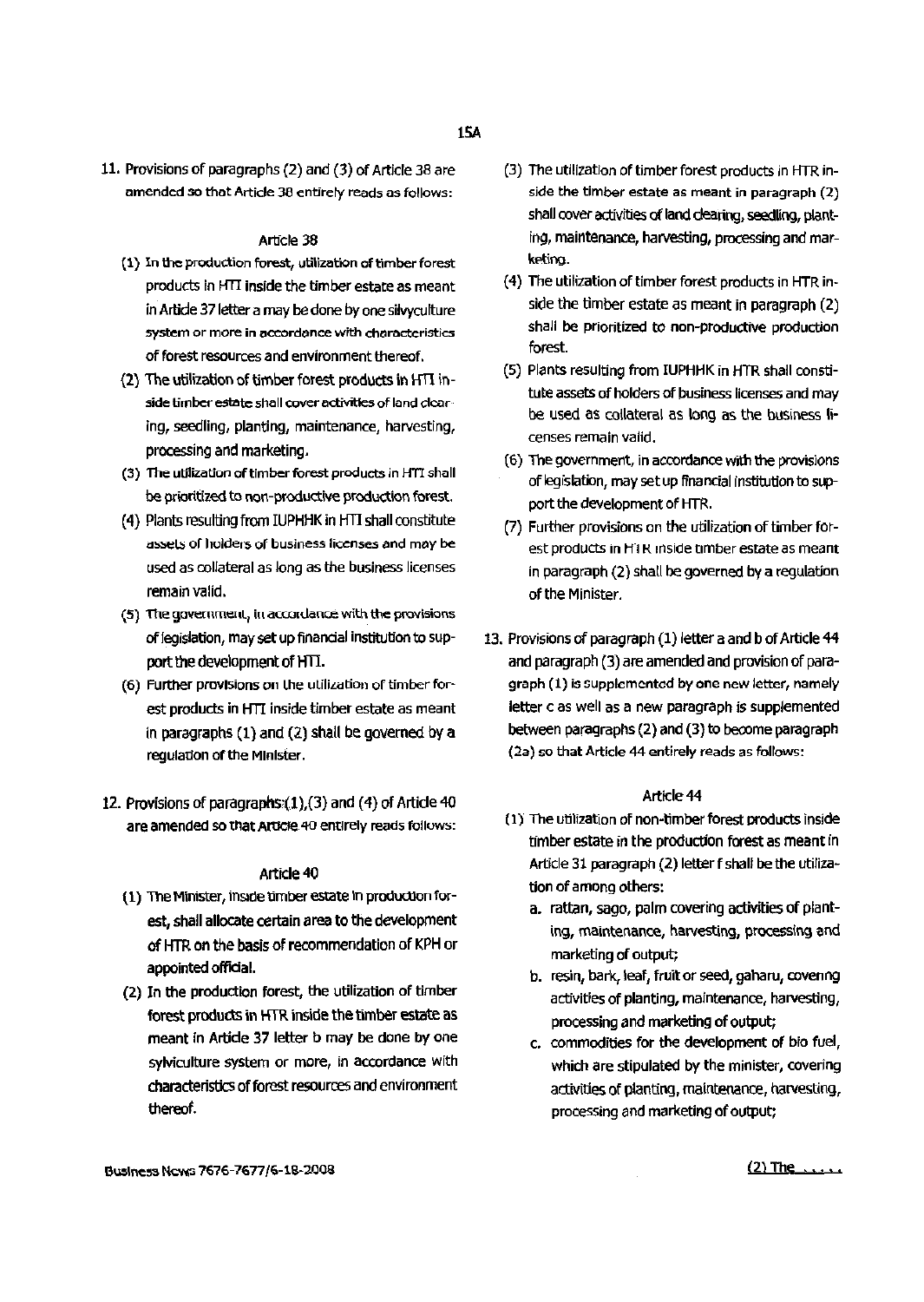- (2) The utilization of non-timber forest products in the timber estate as meant in paragraph (1) may also be applied to timber estate resulting from rehabilitation.
- (2a) The development of raw materials of bio fuel as meant in paragraph (1) letter only may be done in non-productive production forest with the provision that:
	- a. the license is granted for a maximum period of 10 (ten) years or specified period stipulated by the minister and can be extended on the basis of evaluation, which is carried out by licensor every year;
	- b. following the expiration of the period as meant in letter a, the plants must be replaced forest plants.
- (3) Further provision on the utilization of non-timber forest products inside the timber estate in the production forest as meant in paragraphs  $(1)$  and  $(2)$ shall be governed by a regulation of the Minister.
- 14. Provisions of paragraph (1) letters a and b of Article 50 are amended so that Article 50 entirely reads as follows:

#### Artide 50

- (1) The validity period of IUPJL in the production forest as meant in Article 33 paragraph  $(1)$  letters a and b shall be granted in accordance with business activity thereof, namely in the case of business license:
	- a. utilize water bank service, maximally 10 (ten) years;
	- b. utilize water, maximally 10 (ten) years;
	- c. eco tourism, maximally 35 (thirty five) years with the maximum size accounting for 10% (ten percent) of the utilization block;
	- d. to protect biological diversity, maximally 50 (fifty) years with size according to the need of investment;
- e. to rescue and protect the environment and size of area, according to the need;and
- f. absorb carbon and carbon storage business, maximally 30 (thirty) years with size according to the need of investment.
- (2) IUPJL as meant in paragraph (1) may be extended onthe basis of evaluation carried out every5 (five) years by licensor.
- 15. The provision of Article 52 paragraph (1) is amended sothat Article 52 entirely reads as follows:

#### Article 52

- (1) IUPHHKof ecosystem restoration inside natural forest in the production forest as meant in Article 34 paragraph (1) letter b may be granted for a period of 60 (sixty) years and may be extended to another term of 35 (thirty flve) years.
- (2) IUPHHK of ecosystem restoration inside natural forest shall be evaluated every 5 (five) years by the Minister as the basis for continuation of the license.
- (3) IUPHHKof ecosystem restoration inside natural forest is only granted once and may not be extended.
- 16. Provision of Article 53 paragraph (1) is amended- so that Article 53 entirely reads as follows:

#### Artide 53

- (1) IUPHHK in HTI inside timberestate in the timber estate as meant in Article 37 letter a may be granted for a period of 60 (sixty) years and may be extended to another term of 35 (thirty five) years.
- (2) IUPHHK in HTT inside the timber estate shall be evaluated every 5.(five) years by the Minister as the basis for continuation of the license.
- (3) IUPHHK in HTI inside the timber estate is only granted once and may not be extended.
- 17. Provision of Article 54 paragraph (1) is amended so that Article 54 entirely reads as follows:

Business News 7676-7677/6-18-2008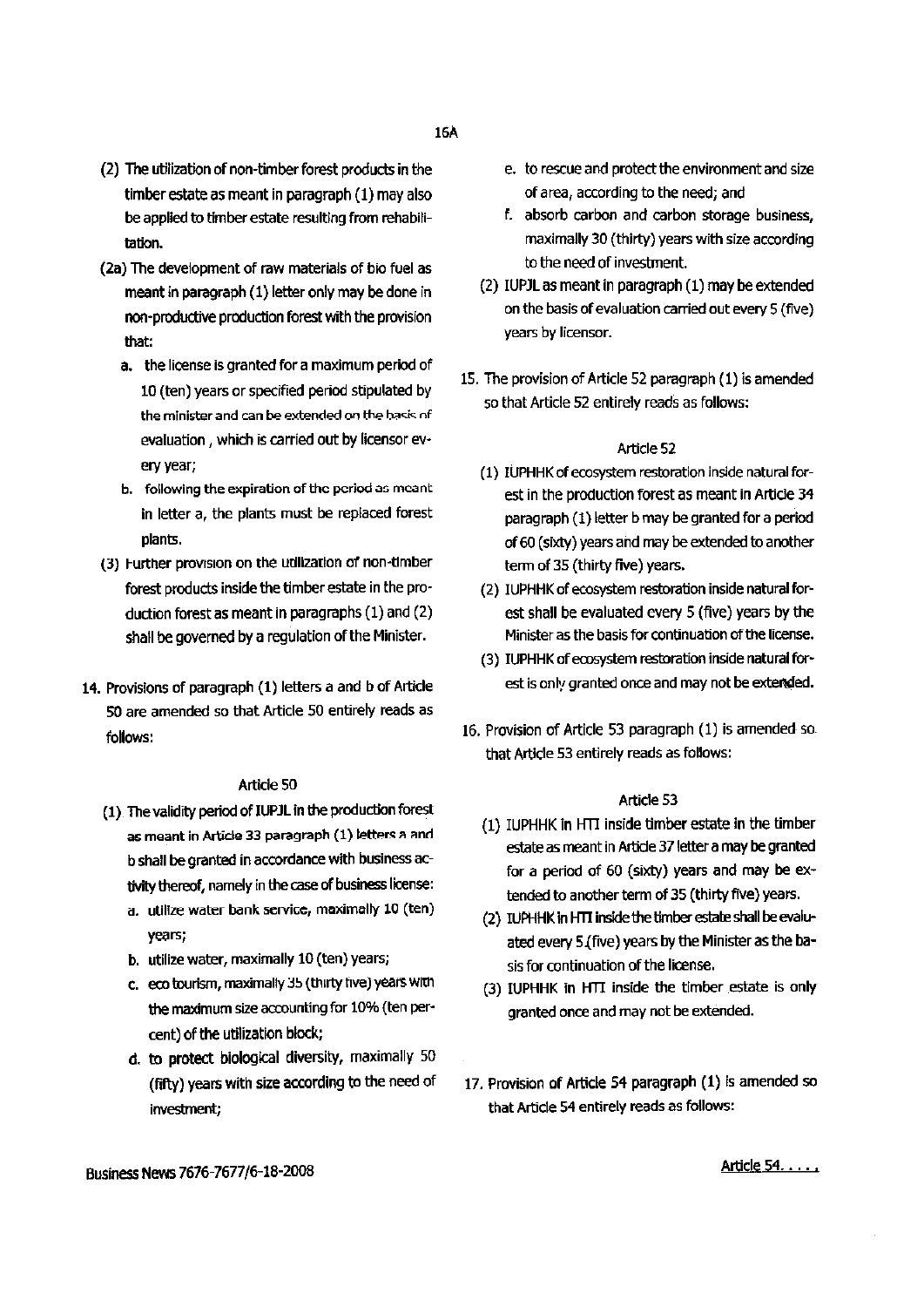- (1) IUPHIK in HTR inside timber estate in the timber estate as meant in Article 37 letter b may be granted for a period of 60 (sixty) years and may be extended to another term of 35 (thirty five) years.
- (2) IUPHHK In HTRinside the timber estate shall be evaluated every 5 (five) years by the Minister as the basis for continuation of the license.
- (3) lUPHHK in HTR inside the timber estale is only granted once and may not be extended.
- 18. The provision of Article 56 is amended so that Article 56 entirely reads as follows:

#### Article 56

IUPHHBK inside natural forest in the production forest as meant in Artirle 43 paragraph  $(1)$ shall be granted for a period of 25 (twenty five) years at the maximum and may be extended on the basis of evaluation carried out every year by licensor.

19. The provision of Article 57 is amended so that Article 57 entirely reads as follows:

#### Article 57

IUPHHBK inside timber estate in the production forest as meant in Artide 44 paragraph (1) shall be granted for a period of 25 (twenty five) years at the maximum and may be extended on the basis of evaluation carried out every year by licensor\_

20. A new paragraph is supplemented between paragraphs (1) and(2) of Article 61 to become paragraph (1a) so that Article 61 entirely reads as follows:

#### Article 61

- (1) IUPJL shall be issued by:
	- a. regent/mayor, in forest area located in jurisdiction thereof with a copy made available to governor and head of KPH;
- b. governor, in inter-regental/municipal forest area located in jurisdiction thereof with a copy made available to the Minister, regent/mayor and head of KPH;
- c. the Minister, in inter-provincial forest area with a copy made available to governor, regent/ mayor and head of KPH; or
- d. the Minister, in area already burdened by IUPHHK of ecosystem restoration inside forest in the production forest not yet achieving ecosystem equilibrium with a copy made available to governor, regent/mayor and head of KPH.
- (2) IUPJL for the utilization of water bank and water shall be issued in accordance with water resource legislation after securing technical recommendation from the institution in charge of forestry af~ fairs.
- (3) IUPJL as meant in paragraph (1) shall be issued on the basis of guidelines, criteria and standards.
- (4) Further provision on guidelines, criteria and standards of the issuance of IUPJL as meant in paragraph (2) shall be governed by a regulation of the Minister.
- 21. Provision of paragraph (4) of Article 62 is amended so that Article 62 entirely reads as follows:

#### Artide 62

- (1) IUPHHK in natural forest shall be issued by the Minister on the basis of recommendation of governor after securing consideration from regent/mayor.
- (2) IUPHHK of ecosystem restoration inside natural forest shall be issued by the Minister with a copy made available to governor, regent/mayor and head of KPH.
- (3) IUPHHK in HTT inside timber estate shall be issued by the Minister on the basis of recommendation of governor already securing consideration from regent/mayor.
- (4) IUPHHK in HTR inside timber estate shall be issued by the Minister and the authority may be delegated to regent/mayor or appointedofficial.

 $(5)$  IUPHHK  $\ldots$ 

Business News 7676-7677/6-18-2008

### 17A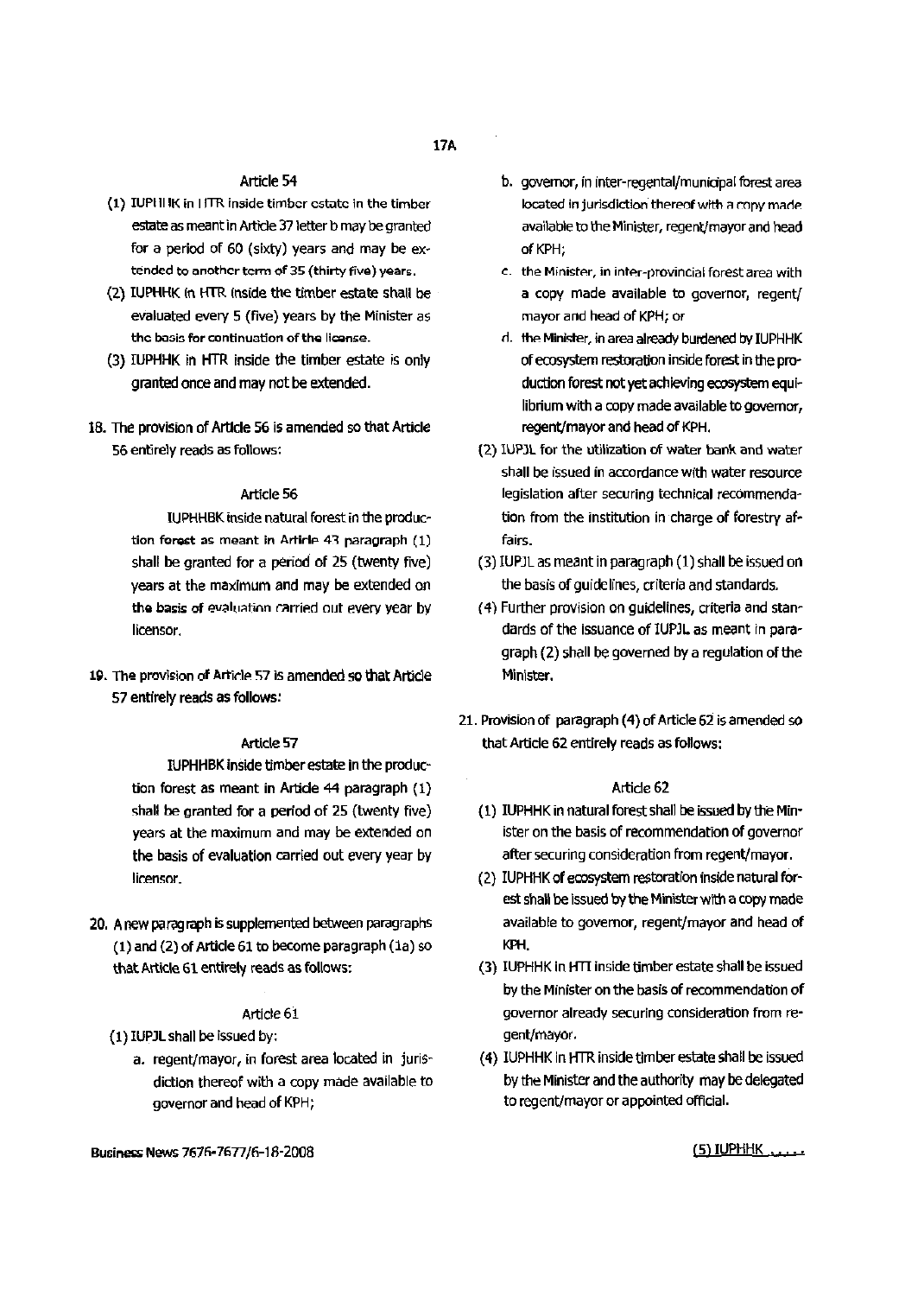- (5) IUPHHK in HTR inside timber estate shallbe issued by the minister or appointed official on the basis of recommendation of governor after securing consideration from regent/mayor.
- 22. Provision of letter b of Article 65 is amended so that Article 65 entirely reads as follows:

IPHHBK insidenatural forestor timberestateshall be issued by:

- a. regent/mayor in area inside natural forest or timber estate located in jurisdiction thereof with a copy made available to the Minister, governor and head of KPH; and
- b. governor in area inside inter-regental/municipal natural forest or timber estate located in jurisdiction thereof wit a copy made available to the Minister, regent/mayor and head of KPH.
- 23. Provisions of paragraphs (2) and (5) of Article 70 are amended and a new paragraph is supplemented between paragraphs (2) and (3) to become paragraph (2a) so that Article 70 entirely reads as follows:

#### Article 70

- (1) Every holder of business license to utilize forest shall entitle to undertake activities and obtain benefit from business outcome thereof in accordance with the obtained license.
- (2) Holders of IUPHHK inside natural forest in the production forest as meant in Article 34 or holders of IUPHHK in HTI inside timber estate as meant in Article 38 may be granted:
	- a. the expansion of working area in surrounding location as long as the area is not burdened by business license to utilize forest and is prioritized to location inside production forest management totality;
	- b. IUPK or IUPJL in working area thereof.
- $(2a)$  The expansion as meant in paragraph  $(2)$  may not be granted to holders of IUPHHK inside natural forest or timber estate having poor performance.
- (3) The holders of IUPHHK in HTR inside timber estate as meant in Article 40 shall entitle to obtain accompanying in the framework of institution fortification by regent or appointed official.
- (4) Holders of IUPHHK in HTHR in the form of cooperative as meant in Article 42 paragraph (7) shall obtain a production sharing right in accordance with the amount of investment spent for forest rehabilitation.
- (5) Further provision on the issuance of IUPHHK as meant in paragraphs  $(2)$ ,  $(2a)$ ,  $(3)$  and  $(4)$  shall be governed by a regulation of the Minister.
- 24. Provision of letter a of Article 71 is amended and a new paragraph is supplemented to become paragraph (2) 50 that Article 71 entirely readsas folbws:

#### Article 71

- (1) Every holder of business license to utilize forest shall be obliged to:
	- a. formulate action plan for all working areas;
	- b. implement concrete activities in the field, in not later than:
		- 1) 6 (six) months as from the date of issuance of business license to utilize forest area, environmental service and non-timber forest products;
		- 2) One month as from the date of issuance of license to collect forest products;
		- 3) One year, in the case of IUPHHK inside natural forest, IUPHHK of ecosystem restoration inside natural forest or timber estate; or
		- 4) 6 (six) months as from the date of issuance of license to sell upright of forest products inside forest resulting from rehabilitation.
	- c. arrange borders of working areas in not later than one year as from the date of issuance of IUPHHK inside natural forest or timber estate;

Business News 7676-7677/6-18-2008

d.protect........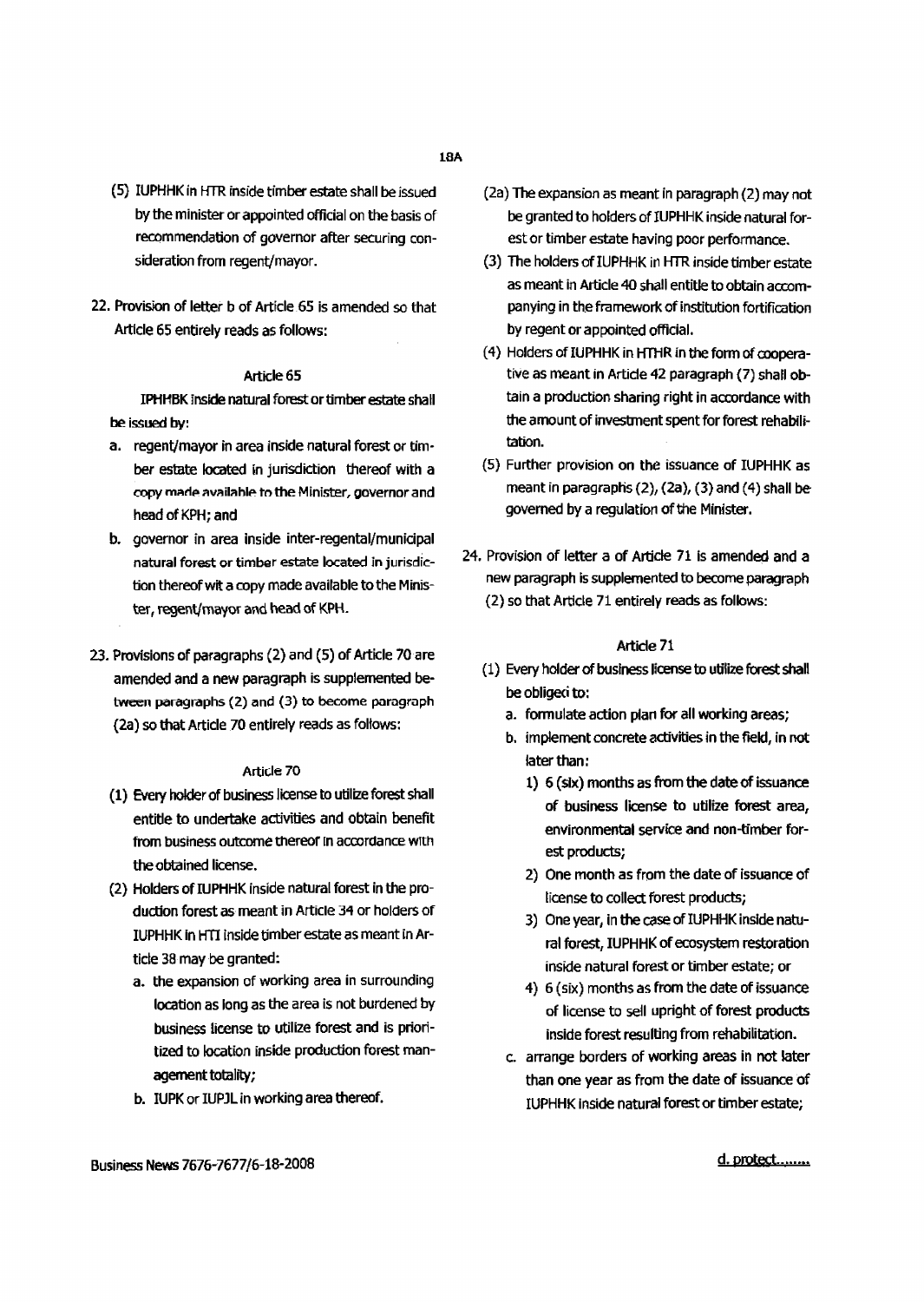- d. protect forest in working area thereof:
- e. undertake financial management of business activity thereof in accordance with the forest accountancy standards effective for holders of business license to utilize forest;
- f. employ professionals in the forestry field and other personnel fulfilling the requirements in accordance with the need;
- g. undertake sylviculture system inaccordance with local condition;
- h. use forest product utilization equipment in accordance with the provisions in force; and
- i. pay contribution or funds in accordance with the provisions of legislation.
- (2) Every holder of business license to utilize forest shall be prohibited from felling the protected timber.
- 25. Provision of letter b of Article 74 is amended so that Article 74 entirely reads as follows:

Besides fulfilling the obligations as meant in Articles 71, 72 and 73 paragraph (1) up to paragraph (4), holders of IUPHHK in natural forest shall be prohibited from:

- a. felling timber exceeding the tolerable target, accounting for 5% (fIVe percent) of the total target of volume determined in RKT;
- b. felling timber exceeding the tolerable target, accounting for 5% (fwe percent) of the volume by group of timber kind stipulated in RKT;
- c. felling timber before RKT is legalized;
- d. felling timber for making corridor before the license is issued or by way contravening the license to build corridor;
- e. felling timber below the limit of the permitted diameter;
- f. felling timber outside the permitted felling block;
- g. felling timber to build road for lane of timber transport outside RKT block, unless otherwise permitted bythe authorizedofficial; and/or
- h. leaving working area.

26. Provisions of letter I, letter j of paragraph (1) and paragraph (4) are amended and provisions of paragraph (1) letter d, paragraph (3) letter c and letter d are abolished and a new provision is inserted between paragraphs (1) and (2) to become paraqraph (La) and a new paragraph is supplemented to become paragraph (6) so that Article 75 entirely reads as follows:

#### Article 75

- (1) Besides fulfilling the obligationsas meatin Articles 71 and 72, holders of IUPHHK In HTI inside timber estate shall be obligated to:
	- a. formulate long-term action plan for the utilization of timber forest product(RKUPHHK) for all working areas and complete the plan in not later than one year after the date of issuance of the license and submit it to the minister or appointed official to secure approval;
	- b. formulate annual action plan (RKT) on the basis of RKUPHHK as meant in letter a for the need of legalization by head of KPH or official appointed bythe Minister;
	- c. submit RKT in not later than 2 (two) mothsbefore RKT works;
	- d. abolished:
	- e. administer forest products;
	- f. measure or verify forest product;
	- g. undertake sylviculture system in accordance with the developed location and kinds of plant;
	- h. provide and supply timber raw material to forest product-based industry;
	- i. provide area in accordance with plan in RKT as a space of life plants for area in partnership with local communities;
	- j. undertake planting in area of HTI in not later than one year in accordance with the planting plan in RKT as from the date of legalization of RKT;and
	- k. convey performance report periodically to the Minister.

Business News7676-7677/6-18-2008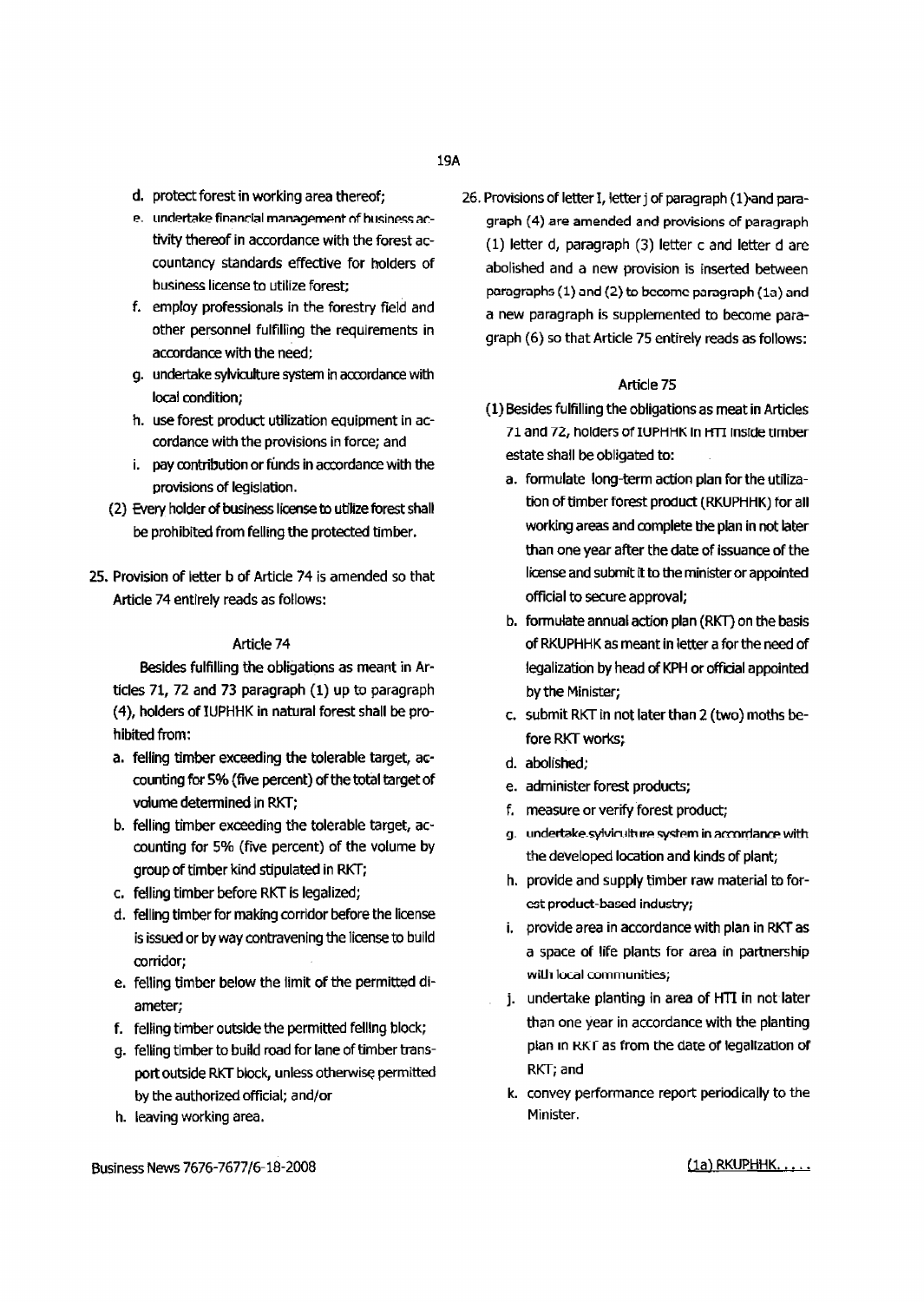- (1a) RKUPHHK shall be formulated for a period of 10 (ten) years by observing long-term KPH management plan.
- (1b) RKUPHHK shall be formulated for a period of 10 (ten) years by observing the long-term KPH management plan.
- $(2)$  In the case of RKT as meant in paragraph  $(1)$  letter b fulfilling the criteria and indicators stipulated by the Minister, holders of IUPHHK in HTI may be granted authority and responsibility to implement tt without legalization from the authorized official (self approval).
- (3) Besides fulfilling the obligation as meant in paragraph (1) letters e, f and g, IUPHHK in HTR inside timber estate shall be obliged to:
	- a. formulate long-term action pian for the utilization of timber forest product (RKUPHHK) for all working areas and complete the plan in not later than one year after the date of issuance of the license and submit it to the minister or appointed official to secure approval;
	- b. formulate ennuel action plan (RKT) submitted in not later than 2 (two) months before RKT of the current year;
	- c. abOliShed
	- d. abolished
- (4) Holders of IUPHHK in IffHR inside timber estate shall formulate RKT to be submitted in not later than 2 (two) months after the license is issued.
- (5) Besides fulfilling the obligations as meant in Articles 71,72 and 73 paragraphs (I) and (4), holders of IUPHHK in timber estate shall be prohibited from:
	- a. felling timber for making corridor before the license is issued or by way contravening the license to build corridor;
	- b. leaving working area.
- (6) Head of KPH or official appointed by the Minister may facilitate the obligations as meant in paragraph  $(3)$  letters a and  $b$ .

27. Provisions of paragraphs  $(1)$ ,  $(2)$  and  $(4)$  of Article 81 arc amended and provision of paragraph (1) is supplemented by a new letter, namely letter d so that Article 81 entirely reads as follows:

#### Article 81

- (1) IUPHHK inside natural forest, IUPHHK in HTHR inside timber estate, IUPK, IUPJL, IUPHHBK and IPHHBK maybe extended,except:
	- a. IUPHHK of ecosystem restoration inside natural forest;
	- b. IUPHHK in HTI inside timber estate;
	- c. JUPHHK in HTR inside timber estate;
	- d. IPHHK inside natural forest.
- $(2)$  The application for extension of:
	- a. IUPI II IK inside natural forest shall be submitted in not later than 2 (two) years before the license expires;
	- b. IUPHHK inside HTHR shall be submitted In nor later than 2 (two) years before the license expires;
	- c. IUPKand IUPJLshall be submitted in not later than 6 (six) months before the license expires;
	- d. IUPHHBK shall be submitted in not later than one year before the license expires;
	- e. IPHBBK shall be submitted in not later than 3 (three) months before the license expires.
- (3) In the caseofthe license expiring and licensees not submitting the application for extension as meant in paragraph (2), licensor shall issue a decision on abolition of the license.
- $(4)$  The extension of:
	- a. IUPHHK inside natural forest or IUPHHK in HTHR inside timber estate as meant in paragraph (2) letters a and b shall be granted by the Minister or the appointed official on the basis of recommendation from the governor after securing consideration from regent/mayor;

BusinessNpw<;. *7676-7677/6-18-2008*

b. IUPK .....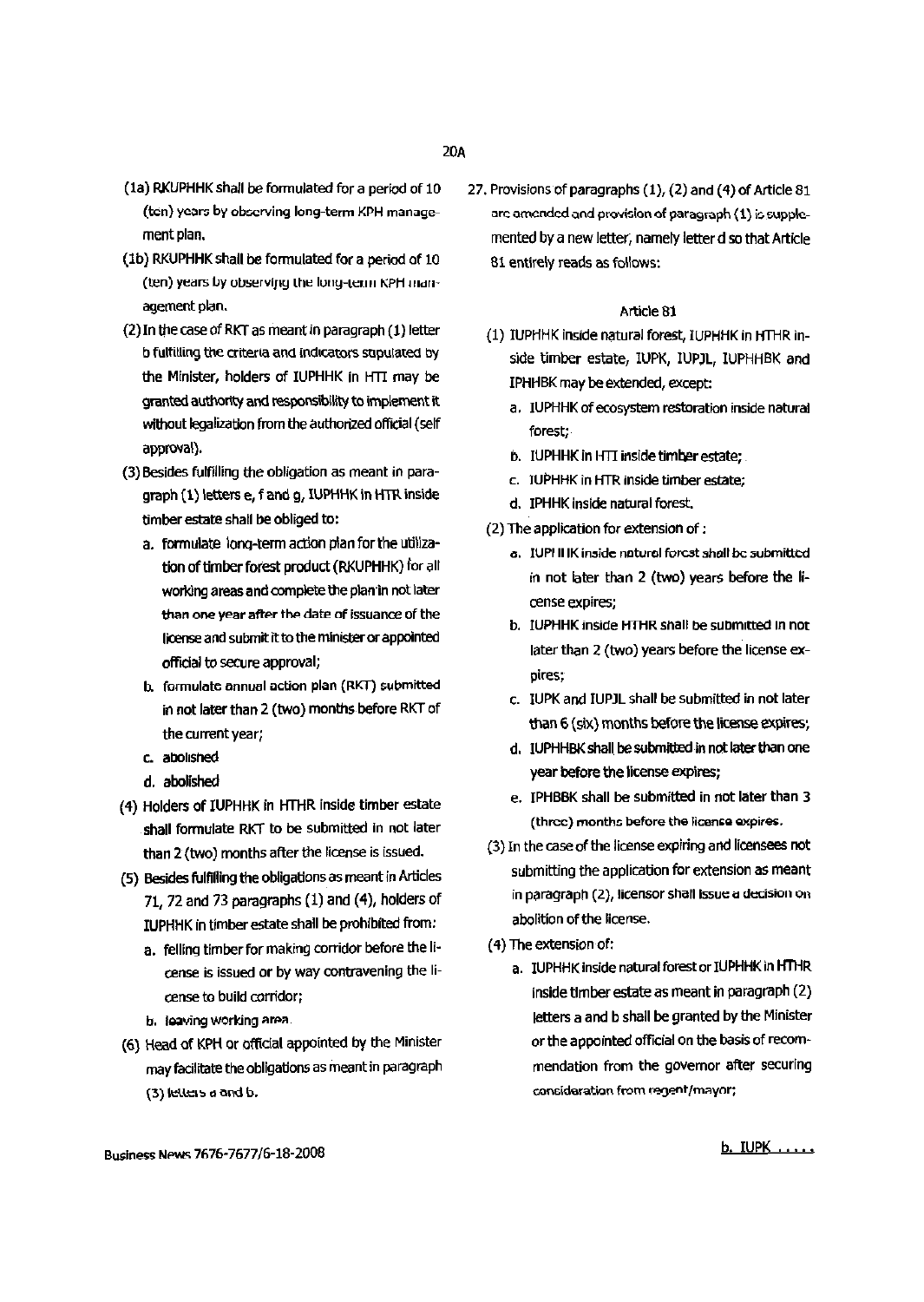- b. IUPK, IUPJL. IUPHHBK and IPHHBK as meant in letters *c,* d and e shall be granted by:
	- 1) regent/mayor, insider forest area located in jurisdiction thereof with a copy made available to the Minister, governor and head of KPH;
	- 2) governor in inter-regental/municipal forest area located in jurisdiction thereof with a copy made available to the Minister, regent/mayor and head of KPH; and
	- 3) the minister, ininter-provincial forest area with a copy made available to governor, regent/mayor and head of KPH.
- (5) Further provision on procedures and requirements for the extension of the licenses as meant in paragraph (4) shall be governed by a regulation of the Minister.
- 28. Provisions of paragraph (1) letter b and paragraph (2) of Article 96 are amended so that Article 96 entirely reads as follows:

- (1) Based on the stipulation of working area as meant in Article 93 paragraph (1) and facilitation as meant inArticle 95 paraqraph(1):
	- a. the Minister, shall issue IUPHHK inside social forest in working area of social forest with a copy made available to governor, regent/mayor and head of KPH:
	- b. governor in working area of inter-regental/municipal social forest located in jurisdiction thereof , regent/mayor in working areaof social forest located in jurisdiction thereof, which cover business activity to utilize area, plan timber forest plants, utilize environmental services, utilize non-timber forest products,and collect timber and non-timber forest production;
	- c. copy of license issued by governor is made available to the Minister, regent/mayor and head of KPH and copy of license issued by regent/mayor is made available to the Minister, governor and headofKPH.
- (2) In certain conditions, the issuance of IUPHHK inside the social forest as meant in paragraph (1) letter a may be delegated by the Minister to the appointed official.
- (3) IUPHHK inside the social forest as meant in paragraph (1) letter a shall be issued to local community group in the form of cooperative.
- (4) The business license to utilize social forest as meant. in paragraph  $(1)$  letter b shall be issued to local community group.
- (5) Holders of business license to utilize social forest, besides undertaking forest exploitation activit8ies, shall manage forest in accordance with the principles of sustainable forest management.
- (6) The business license to utilize social forest as meant in paragraph (1) letter b shall be granted for a period of 35 (thirty five) years and may be extended.
- (7) The issuance of the business license to utilize social forest as meant in paragraph (1) letter b shall be based on guidelines, criteria and standards.
- (8) Further provisionon guidelines, criteria and standard of the issuance of the business license to utilize social forest as meant in paragraph (7) shall be governed by a regulation of the Minister.
- 29. Provision of Article 118 is amended so that Article 118 entirely reads as follows:

- (1) All forest products resulting from concession forest shall be subject to stipulation of kind, measuring of volume/weight and calculation of quantity as well as be equipped by certificate of origin of concession forest products.
- (2) Further provision on stipulation of kind, measuring of volume/weight and calculation of quantity as well as be equipped by certificate of origin of concession forest products as meant in paragraph (1)) shall be governed by a regulation of the Minister.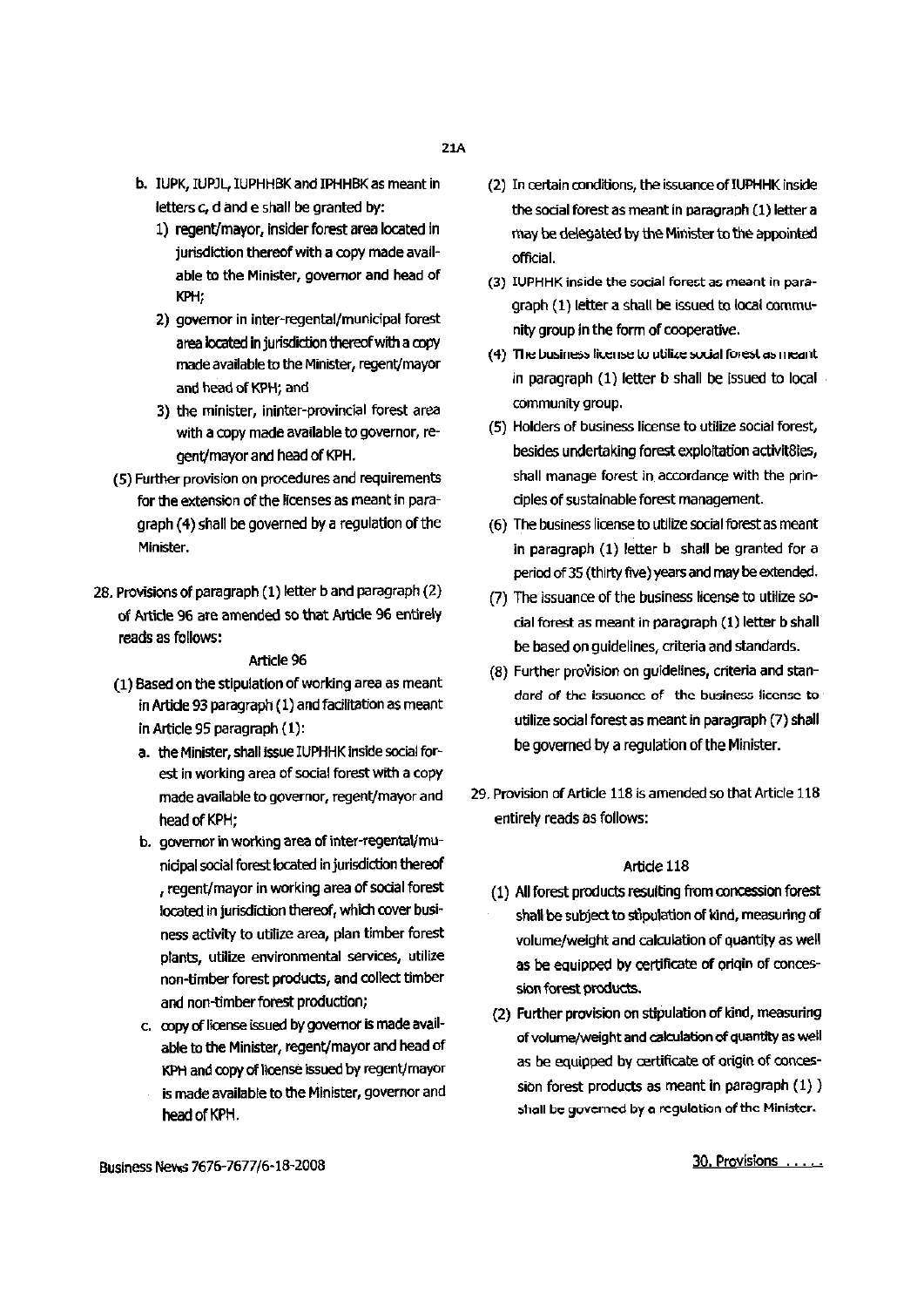30. Provisions of paragraphs (2) and (3) of Article 120 are amended and supplemented by a new paragraph, namely paragraph (4) so that Article 120 entirely reads as follows:

# Article 120

- $(1)$  The document as meant in Article 119 shall be in accordance with physic of the carried forest products.
- (2) The physical conformance of forest products as meant in paragraph (1) shall consider result of measuring by measuring officer and result of measuring by supervisor of measuring officer.
- (3) In the case of result of measuring by measuring officer being different from result of measuring by supervisor of measuring officer, the difference may not exceed the tolerance stipulated by the Indonesian National Standard.
- (4) Further provision on regulation of the measuring and verification shall be governed by a regulation of the Minister.
- 31. A new letter is supplemented between letter c and letter d of the provisions of Article 128 paragraph  $(1)$ to become paragraph c.1 so that Article 128 entirely reads as follows:

# Article 128

- (1) The administrative sanction as meant in Article 127 maybe in the form of:
	- a. suspension of administrative service;
	- b. suspension of activities in the field;
	- c. fine;
	- d. reduction of production quota; or
	- e. revocation of license;
- (2) The administrative sanction as meant in paragraph (1) shall be imposed by licensors in accordance with their respective scooes of authority as meant in Article 60 up to article 55 but the administrative sanction in the form of fine shall be imposed by the Minister.
- (3) The administrative sanction in the form of fine as meant in paragraph (1) letter c shall constitute nontax state revenue (PNBP) remitted to the state cash.
- 32. Provisions of letters a and c of Article 129 are amended and two new letters are supplemented to become letters d and e so that Article 129 entirely reads as follows:

### Article 129

The administrative sanction in the form of suspenston or administratIVe service as meant In Article 128 paragraph (1) letter a shall be imposed:

- a. holders of IUPHHK inside natural forest in production forest that commit violation of the provisions as meant in Article 71 letter c, letter d, letter e, letter q, Article 73 paragraph (1) letter f or letter q;
- b. holders of IUPHHK of ecosystem restoration inside natural forest in the production forest that commit violation of the provision as meant in Artide 73 paragraph (5) letter *9i*
- c. holders of IUPHHK in IfTl inside timber estate in production forest that commit violation of the provisions as meant in Article 75 paragraph (1) letter g, letter h, letter I or letter k;
- d. holders of IUPHHK in HTR inside timber estate in production forest that commit violation of the provisions as meant in Article 71 letter a, letter **b** or Article75 paragraph (3) letter a; or
- e. holders of IUPHHK committing violation of the provision as meant in Article 77 paragraph (1) letter c or letter d.
- 33. Provisions of letters a,b,c and f of Article 130 are amended and two new letters are supplemented between letters c and d to become letters c1 and c2 so that Article 130 entirely reads as follows:

# Article 130

The administrative sanction in the form of suspension of activities in the field as meant in Article 128 shall be imposed on: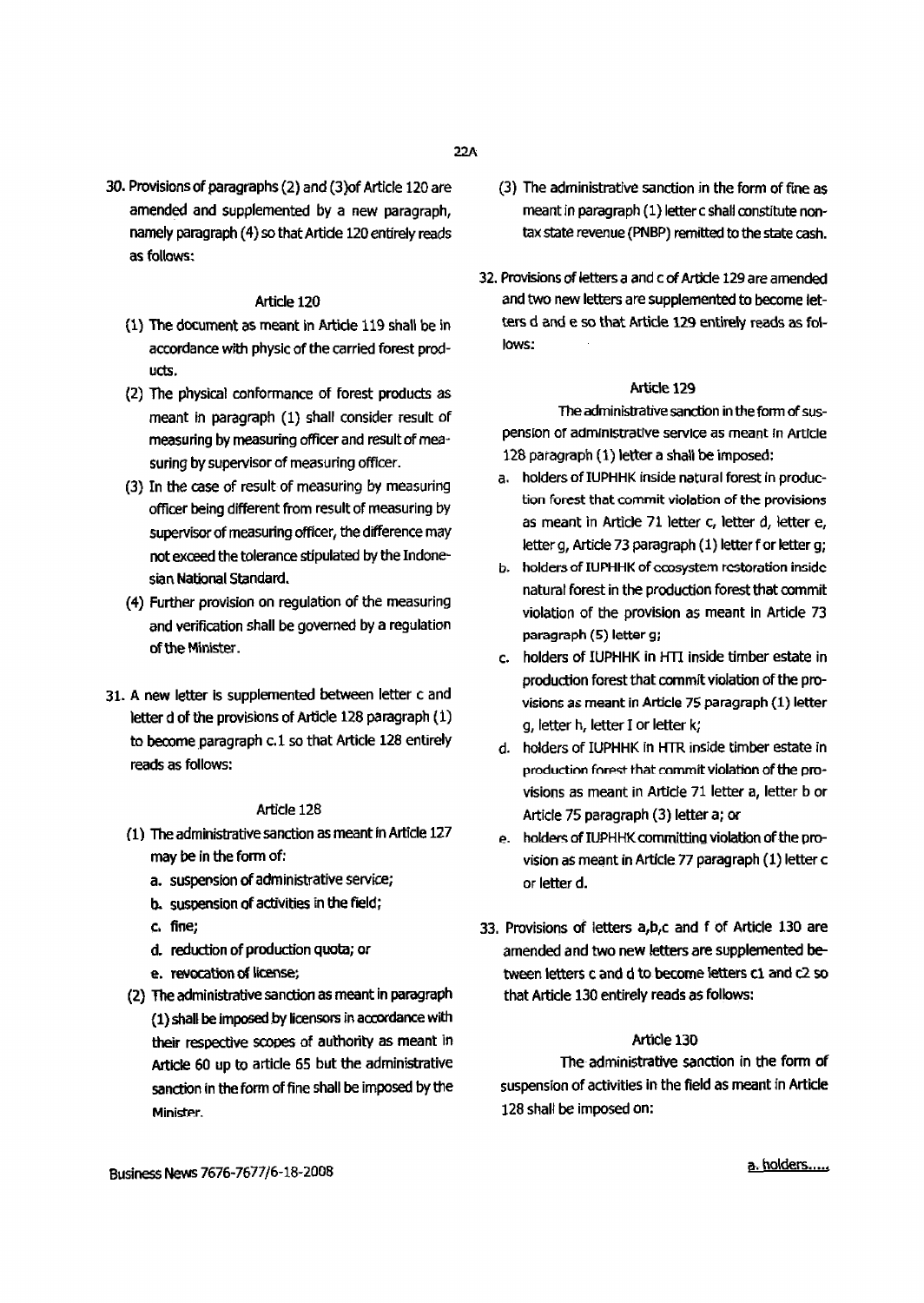- a. holders of IUPK or IUPJL committing violation of the provisions as meant in Article 71 letter c, letter d, letter e, letter g or letter T;
- b. holders of IUPHHK inside natural forest in production forest committing violation of the provision as meant in Article 71 letter h;
- c. holders of IUPHHK of ecosystem restoration inside natural forest in production forest committing violation of the provision as meant in Article 71 letter h;
- c1. holders of IUPHHK in HTI inside timber estate in production forest committing violation of the provision as meant in Article 71 letter h;
- c2. holders of IUPHHK in HTR inside timber estate in production forest committing violation of the provision as meant in Article /1 letter h;
- c.2. holders of IUPHHK in HTR inside timber estate in production forest committing violation of the provision as meant in Article 71 paragraph (1);
- d. holders of village forest management right in protected forest or production forest committing violation of the provision as meant in Article 91 paragraph(1);
- e. holders of village forest management right violating the provisions as meant in Article 91 paragraph (2) letter a, b or c; or
- f. holders of IUPHHK violating the provisions as meant in Article. 98 paraaraph (1), paragraph (2) letter a, letter b or letter c.
- 34. Provision of Article 32 is amended and supplemented by two new letters, namely letters I and j so that Article 132 entirely reads as follows:

The administrative sanction in the form of fine as meant in Article 128 paragraph (1) letter c shall be imposed on:

a. holders of IUPHHK insidenaturalforest in production forest that commit violation of the provisions as meant in Article 73 paragraph (1) letter d, letter e, Article 74 letter a or letter b with the obligation to pay fine amounting to ten times PSDH;

- b. holders of IUPHHK inside natural forest in production forest that commit violation of the provisions as meant in Article 71 paragraph  $(2)$ , Article 74 letter c, letter d, letter e, letter for letter g with the obligation to pay fine amounting to 15 (fifteen) times PSDHi
- c. holders of lUPHHK of eoosystem restoration inside natural forest in the production forest that commit violation of the provision as meant in Artide 73 paragraph (5) letter e or letter f with the obligation to pay fine amounting to ten times PSDH;
- d. holders of IUPHHK of ecosystem restoration inside natural forest in the production forest that commit violation of the provision as meant in Article 71 paragraph (2) letter e or letter f with the obligation to pay fine amounting to 15 (fifteen) times PSDH;
- e. holders of IUPHHK in  $HTI$  inside timber estate in production forest that commit violation of the provisions as meant in Article 75 paragraph (1) letter e or letter f with the obligation to pay fine amounting to ten times PSDH:
- f. holders of IUPHHK in HTR and HTR inside timber estate in production forest that commit violation of the provisions as meant In Artide 7S letter a with the obligation to pay fine amounting to 15 (fifteen) times PSDH;
- g. holders of IUPHHBK violating the provision as meant in Article 76 letter d or letter e with the obligation to pay fine amounting to ten times PSDH;
- ti. holders of IPHHK violating the provision of Article 77 paragraph (1) letter e with the obligation to pay fine amounting to five times PSDH;
- i, holders of IPHHK or IPHHBK violating the provision as meant in Article 71 paragraph (2) or Artide 77 paragraph (2) with the obligation to pay fine amounting to ten times PSDH against the excess of forest product;
- j. holders of TPHHBK violating the provision as meant In Article 78 with the obligation to pay fine amounting to ten times PSDH against the excess of forest product.

Business News 7676-7677/6-18-2008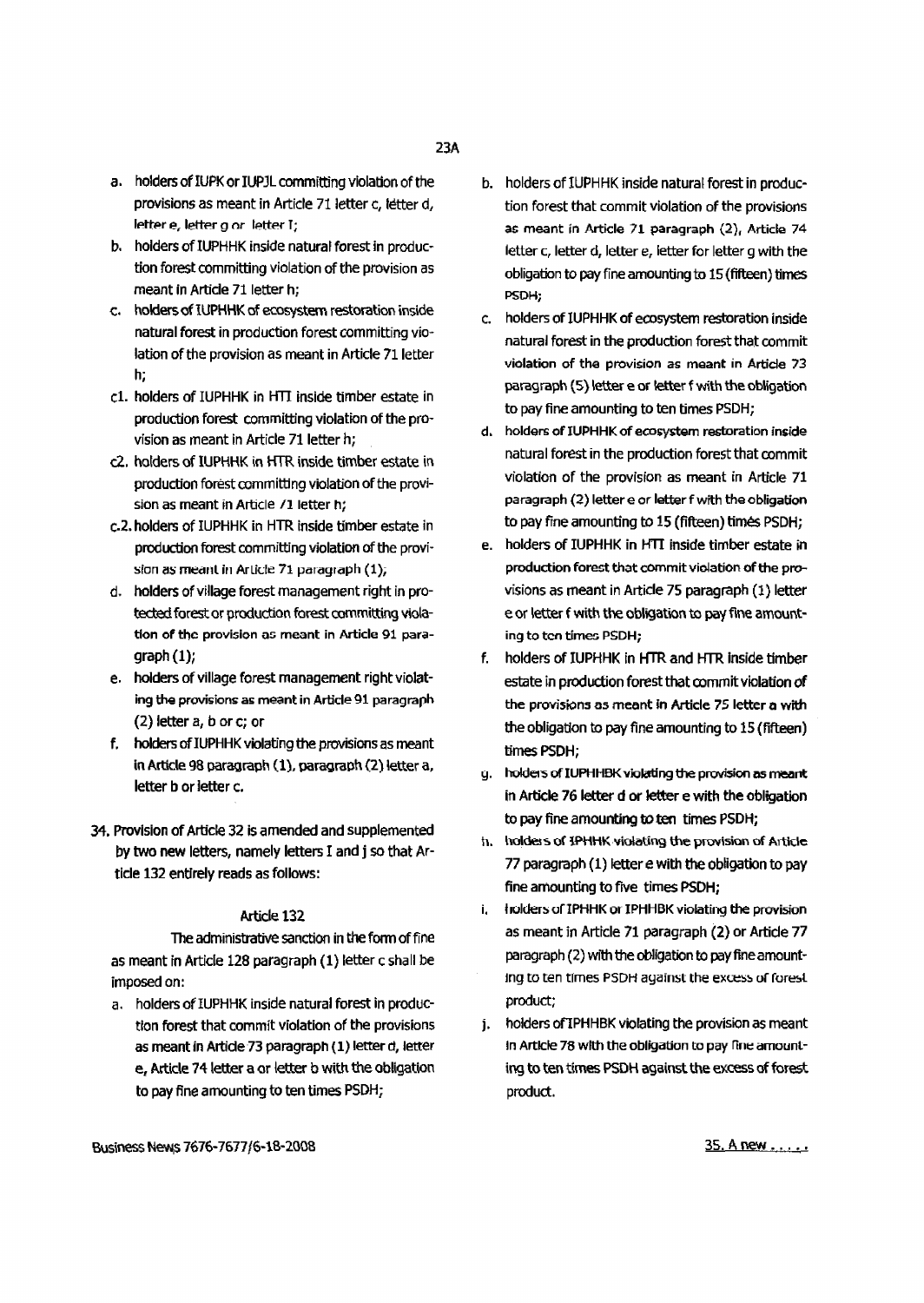35. A new article is supplemented between Article 132 and Article 133 to become Article 132A, which reads as follows:

#### Article 132A

The administrative sanction in the form of reduction of production quota as meant in Article 128 paragraph (1) letter c1 shall be imposed on:

- a. holders of IUPHHK inside natural forest in production forest committing violation of the provision as meant in Article 72 paragraph (1) or Article 73 paragraph (1) letter c;
- b. holders of IUPHHK of ecosystem restoration inside natural forest in production forest committing violation of the provision as meant in Article 73 paragraph (5) letter b point 2) or letter  $c$  point 2);
- c. holders of IUPHHK in HTI inside timber estate in production forest committing violation of the provision as meant in Article 72 paragraph (1) or Article 75 paragraph (1) letter c;
- d. holders of IUPHHK In HTR Inside timber estate in production forest committing violation of the provision as meant in Article 75 paragraph (3) letter b;
- e. holders of IUPHHBK committing violation of the provision as meant in Article 72 paragraph (1) or Article 76 letter b or letter c; or
- f. holders of IUPJL committing violation as meant in Article 72 paragraph (I).
- 36. Provisions of letter a up to letter n of Article 133 are amended but letter b, letter e and letter are abolished so that Article 133 entirely reads as follows:

#### I\rtide 33

The administrative sanction in the form of revocation of license as meant in Article 128 paragraph (1) letterd shall be Imposed on:

- a. holders of IUPK or IUPJL violating the provisions as meant in Article 20, Article 71 letter a, letter b point 1), letter f, letter I, subject to the penal sanction as meant in Article 78 of Law No.41/1999 on forestry or declared bankrupt by the district court;
- b. abolished
- c. holders of IUPHHK inside natural forest in the production forest violating the provision as meant in Article 20, Article 71 letter a, letter b point 3), letter f, letter I, Article 73 paragraph (1) letter a, Article 74 letter h, subject to the penal sanction as meant in Article 78 of Law No.41/1999 on forestry or declared bankrupt by the district court;
- d. holders of IUPHHK of ecosystem restoration inside returet forest in production forest violating the provision as meant in Article 20, Article 71 letter a, letter b point 3), letter f, letter I, Article 73 paragraph  $(5)$ , letter a, letter b point 1), letter c point 1, the penal sanction as meant in Article 78 of Law No.41/ 1999 on forestry or declared bankrupt by the district court;
- e. abolished
- f. holders of IUPHHKin HTI inside timber estate in production forest violating the provision as meant in Article 20, Article 71 letter a, letter b point 3), letter f, letter g, letter I, Article 75 paragraph (1), letter a, letter c, paragraph (5) letter b, subject to the penal sanction as meant in Article 78 of Law No.41/ 1999 on forestry or declared bankrupt by the district court;
- g. holders of IUPHHK in HTR inside timber estate in production forest violating the provision as meant in Article 20, Article 71 letter b point 3), letter I. Article 75 paragraph (5) letter b, inside timber estate in production forest violating the provision as meant InArtIde;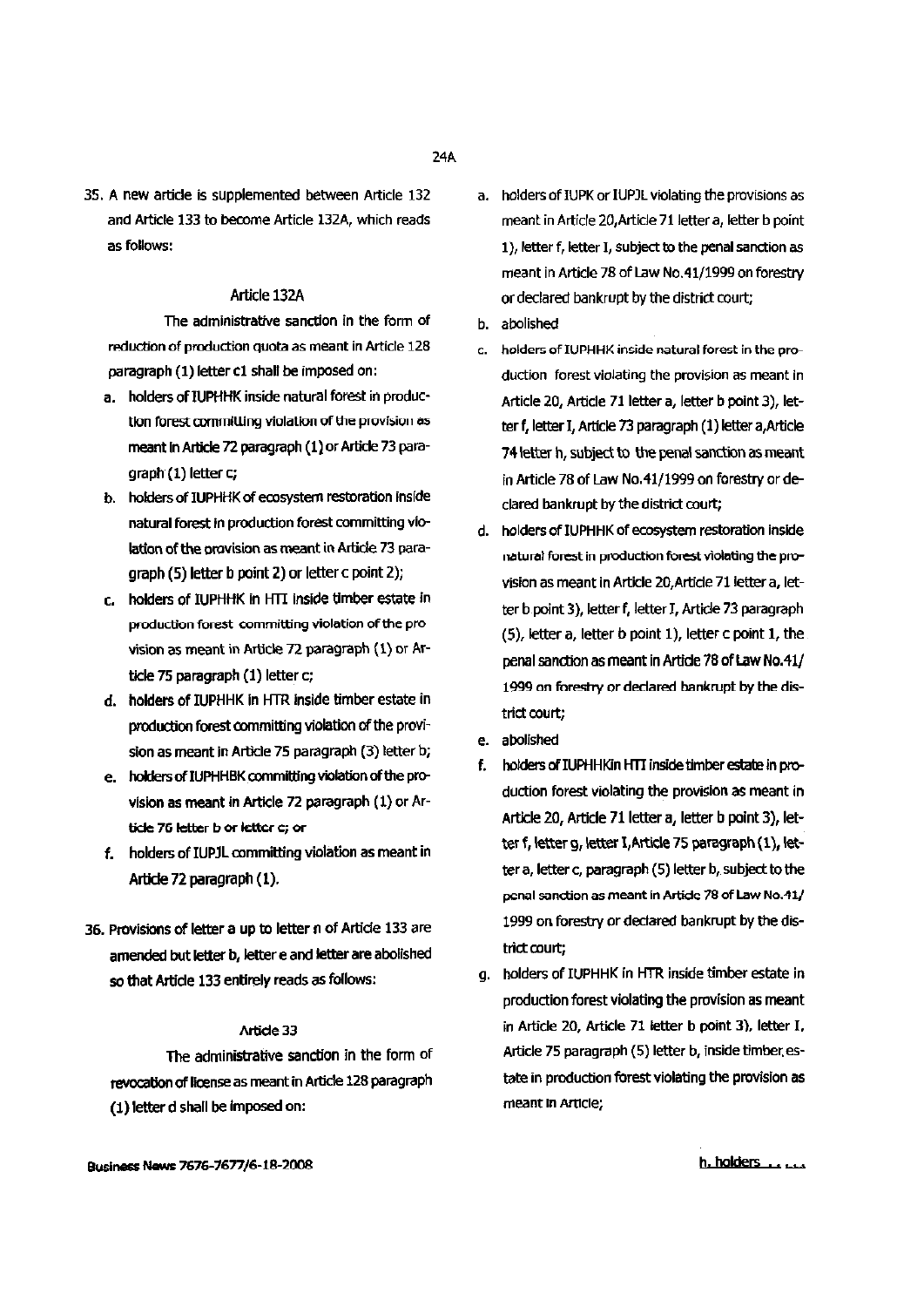- h. holders of IUPHHK in HTR violating the provision as meant in Article 71 letter a, letter b point 4) or letter I:
- i. abolished:
- j. holders of IPHHK or IPHHBK violating the provisions as meant in Article 20, Article 71 letter a, letter b point 2), letter I. Article 77 paragraph (1), letter a, letter b or subject to the penal sanction as meant in Article 78 of Law No.41/1999 on forestry:
- k. holders of IUPHHBK violating the provision as meant in Article 71 letter a, letter I or Article 76 letter a;
- I. bolders of IUPHHK in social forest in conservation forest, except nature reserves or core zone of national park or protected forest or production forest violating the provision as meant in Article 97 paragraphs (1), paragraph (2) or Article 98 paragraph (2) letter d;
- m. holders of village forest management right violating the provision as meant in Article 90 paragraph (1), paragraph (2) or Article 91 paragraph (2) letter d; or
- n. holders of IUPHHK Inside HKm violating theprovision as meant in Article 97 paragraph (1), paragraph (2) or Article 98 paragraph (2) letter d.
- 37. The provision of paragraph (1) of Article 133 is amended so that Article 133 entirely reads as follows:

#### Artidc 133

(1) In order to provide opportunity for holders of IUPK, IUPJL, natural IUPHHK, IUPHHK of ecosystem restoration in natural forest, IUPHHK in HTT, IUPHHK in HTR, IUPHHK in HTHR, IUPHHK in HKm, IUPHHBK, IPHHK or IPHHBK to fulfill their obligations, before the license as meant in Article 133 is revoked, written warning shall be issued three times consecutively at the maximum in a period of 30 (thirty) days for every warning, unless otherwise the revocation of license is attributable to violation of Article 20, the imposition of the forestry or decision on bankrupt by the district court.

- (2) The revocation of the license as meant in paragraph (1) shall be done following the expiration of the period of the third warning, the license holders shall not fulfill their obligations.
- 38. The provision of Article 141 is amended so that Article 141 entirely reads as follows:

#### Article 141

Stipulation of the size of KPH area as meant in Article 6 and Article 7 shall be settled in not later than 3 (three) years as from the date of enforcement of this government regulation.

### Article II

This government regulation shall come into force as from the date of promulgation.

For public cognizance, the government regulation shall be promulgated by placing it in Statute Book of the Republic of Indonesia.

Stipulated in Jakarta On February 4, 2000 THE PRESIDENT OF THE REPUBLIC OF INDONESIA Sad DR.I I.SUSILO BAMBANG YUDHOYONO

Promulgated in Jakarta On February 4, 2008 THE MIINSTER OF LAW AND HUMAN RIGHTS Sad ANDI MATTALAI IA

# STATUTE BOOK OF THE REPUBLIC OF INDONESIA YEAR 2008 NUMBER 16

ELUCIDATION....... (To be continued)

–===(R)===—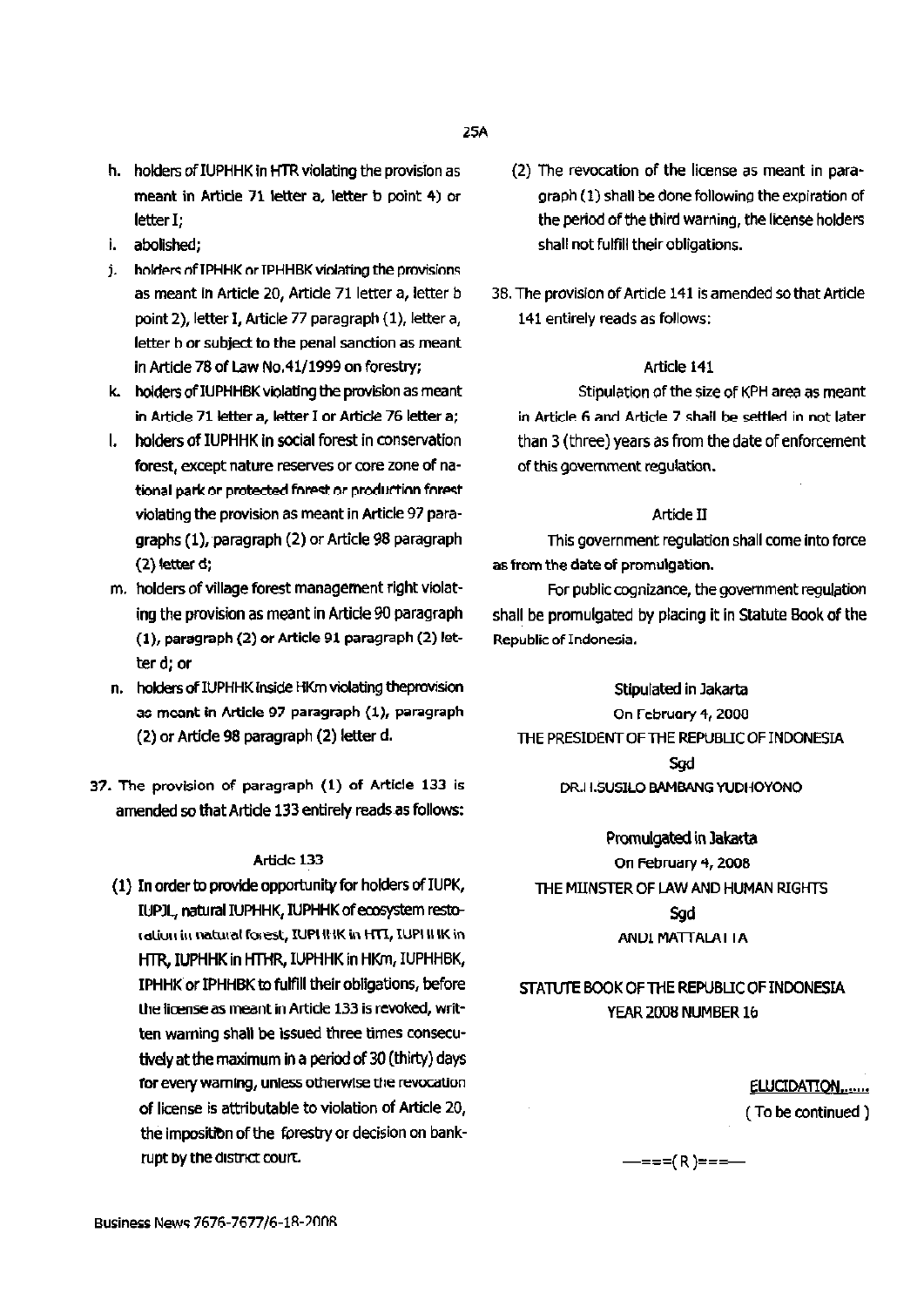# THE AMENDMENT TO GOVERNMENT REGULATION NO 6/2007 ON FOREST ARRANGEMENT AND FORMULATION OF FOREST MANAGEMENT PLAN AS WELL AS FOREST EXPLOITATION

(Government Regulation No. 3/2008 dated February 4,2008) [Continued from Business News No. 7676 pages10A-25A]

#### **ELUCIDATION**

ON

GOVERNMENT REGULATION NUMBER 3 YEAR 2008 **REGARDING** THE AMENDMENT TO GOVERNMENT REGULATION NO 6/2007 ON FOREST ARRANGEMENT AND FORMULA-TION OF FOREST MANAGEMENT PLAN AS WELL AS FOREST EXPLOTTATION

#### **I. GENERAL**

In a bid to enhance the effectiveness and efficiency of forest management in efforts to preserve forest conservation, which is realized by, among others, arranging forest and formulating forest management as well as exploitation plan in the framework of conserving the forest, it is necessary to govern:

- 1. Procedures for stipulating:
	- a. KPH in one or several basic functions of forest in one jurisdiction or inter-jurisdiction; and
	- b. size of area of KPH which is realized in forest area following the phase of border arrangement or stipulation of forest area.
- 2. Stipulation of organization of KPHK, KPHL and KPHP
- by the Minister on the basis of recommendations of provincial governments or regental/municipal governments in accordance with their respective scopes of authority and technical consideration of

provincial governments, unless otherwise stipulation of organization of KPHK does not require recommendation from regional government.

- 3. Authority of the Minister or appointed officials to legalize long term forest management plan formulated by head of KPH.
- 4. Collection of non-timber forest products in protected forest, which must result from reforestation and/or be available naturally.
- 5. Utilization of timber forest product in HTT and HTR and non-timber forest product in production forest must also cover the processing and the implementation thereof is prioritized to unproductive production forest area
- 6. Validity Period of TUPHHK:
	- a, restoration of ecosystem inside natural forest in the production forest:
	- b, in HTI and HTR inside timber estate in the production forest.

is granted for 60 (sixty) years and may be extended once for a period of 35 (thirty five) years.

- 7. The issuance of IUPHHK in HTR inside timber estate becoming authority of the Minister may be delegated to regents/mayors or appointed officials.
- 8. Holders of IUPHHK inside natural forest or timber estate in the production forest may be given the expansion of area of activity in different land located in the surrounding area as long as the area is not charged with forest exploitation business license, except holder of IUPHHK having poor performance.

**Business News 7712/9-12-2008** 

9. Prohibition: .....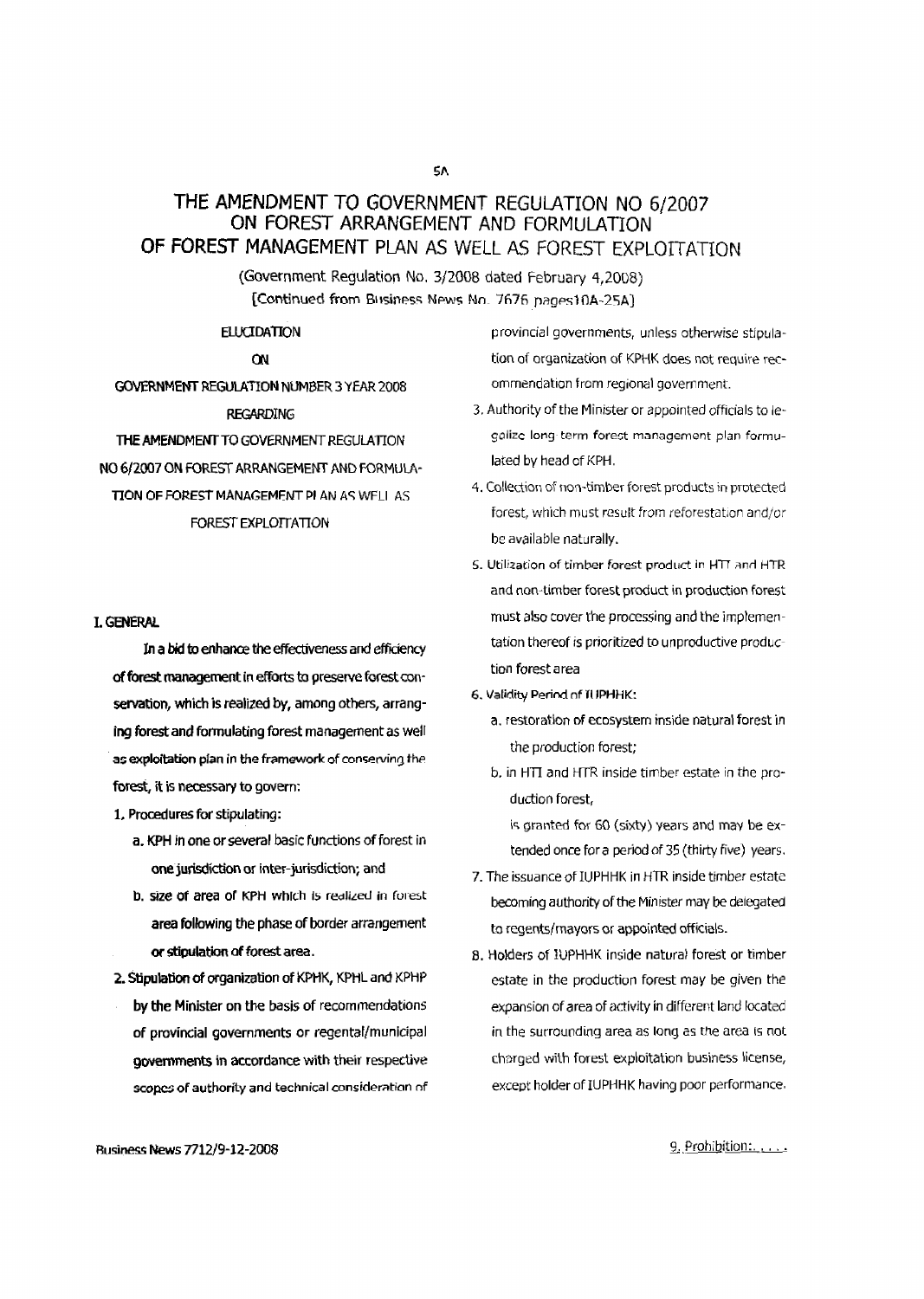- a. felling the protected wood;
- b. felling wood exceeding the target tolerance of 5% (five percent) of the total target of volume stipulated in RKT;
- c. lending or handing over partly or wholly license to utilize water stream and license to utilize water in protected area.
- 10. The period of formulation of RKUPHHK is executed by observing long-term management plan.
- 11. Provision of facility for holders of IUPHHK in HTR inside timber estate in executing the obligation to formulate RKUPHHK and RKT.
- 12. Completeness of certificate of origin of result of forest concession.
- 13. Regulation of measuring and verification of conformance of documents to the physics of the carried forest products.
- 14. Imposition of administrative sanction in the form of reduction of production quota.
- 15. The period of stipulation of area of KPH following the enforcement of this government regulation. Based on the above mentioned reasons, it is necessary to amend Government Regulation Number 6 Year 2007 regarding Forest Arrangement and Formulation of Forest Management as well as Forest Exploitation Plan.

### II. ARTICLE BY ARTICLE

Article I

Article 6

Paragraph (1)

Sufficiently clear

# 6Л

#### Paragraph (2)

The function having the dominant size means if an area of KPH consists of more than one forest function. i.e. forest having production and protection function and in the case any of the forest function, i.e production function, is wider or dominates area having protection function, KPH is named KPH Production (KPHP).

The stipulation of name of KPH based on the function dominant in size is intended to ensure effective and efficient management.

Paragraph (3)

Sufficiently clear

Article 7

Sufficiently clear

#### Artícle 8

Paragraph (1)

In stipulating organization of KPH, especially for issues related to human resources, the government must pay attention to, among others, vocational competence requirements issued by profession certification institution in the field of forestry affairs or recognition by the Minister. The stipulated organization of KPH is in the form of: 1. an organization, which:

- a. could perform management potential to yield economic value from the utilization of forest in the state of equilibrium with the conservation, protection and social functions of forest;
- b. could develop investment and mobilize job opportunity;

Business News 7712/9-12-2008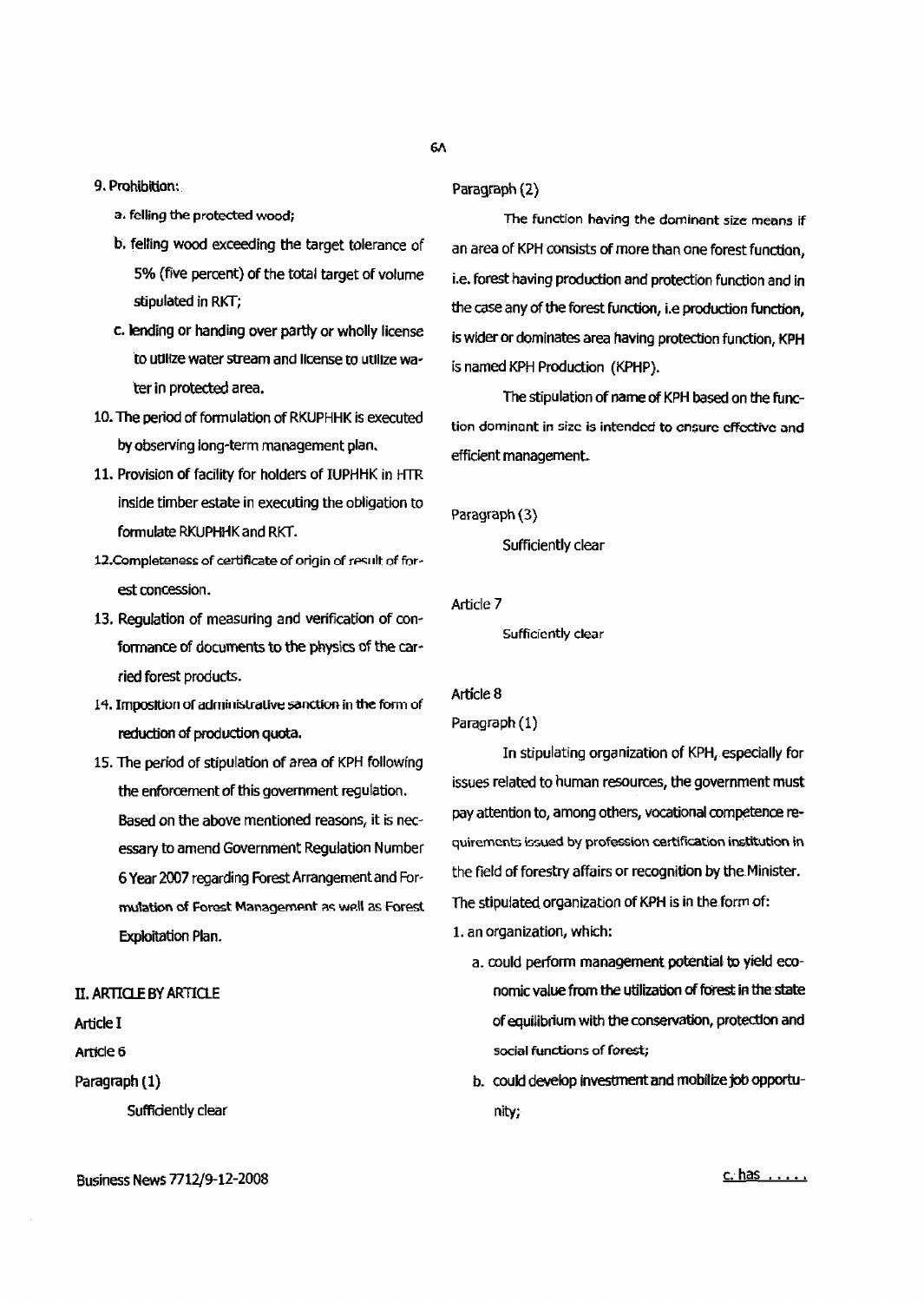- c. has competence to formulate the spatial-based planning and monitoring/evaluation
- d. has competence to protect forest interests (including public interests of forest);
- e, could answer coverage of local, national and global forest management impacts (i.e the role of forest in mitigating climate change); and
- f. is based on forestry professionalism.
- 2. Organization reflecting integration (collaboration/synergy) of the central, province and regency/city.
- 3. The establishment of organization of KPH still respects the existence of the existing forest exploitation units (licenses).
- 4. The organizational structure and job description and function thereof guarantee that it could facilitate eternal forest management.
- 5. Organization flexible to adjust to local condition/typology as well as strategic environmental change influential to forest management.

#### Paragraph (2)

In providing technical considerations and recommending stipulation of organization of KPH, especially for those related to human resources, the provincial govern ments must pay attention to, among others, vocational competence requirements issued by profession certification institution in the field of forestry affairs or recognition by the Minister.

#### Paragraph (3)

In providing technical considerations and recommending stipulation of organization of KPH, especially for those related to human resources, regental/municipal governments must pay attention to, among others, vocational competence requirements issued by profession certification institution in the field of forestry affairs or recognition by the Minister.

```
Paragraph (4)
```
Abolished

Paragraph (5) Abolished

#### Paragraph (6)

The ministerial regulation governs, among others, provision on capability, competence and territorial organization of KPH.

Article 13

#### Paragraph (1)

Sufficiently clear

Paragraph (2)

Sufficiently clear

#### Paragraph (3)

Sufficiently clear

#### Paragraph (4)

#### Letter a

Sufficiently clear

#### Letter b

Sufficiently clear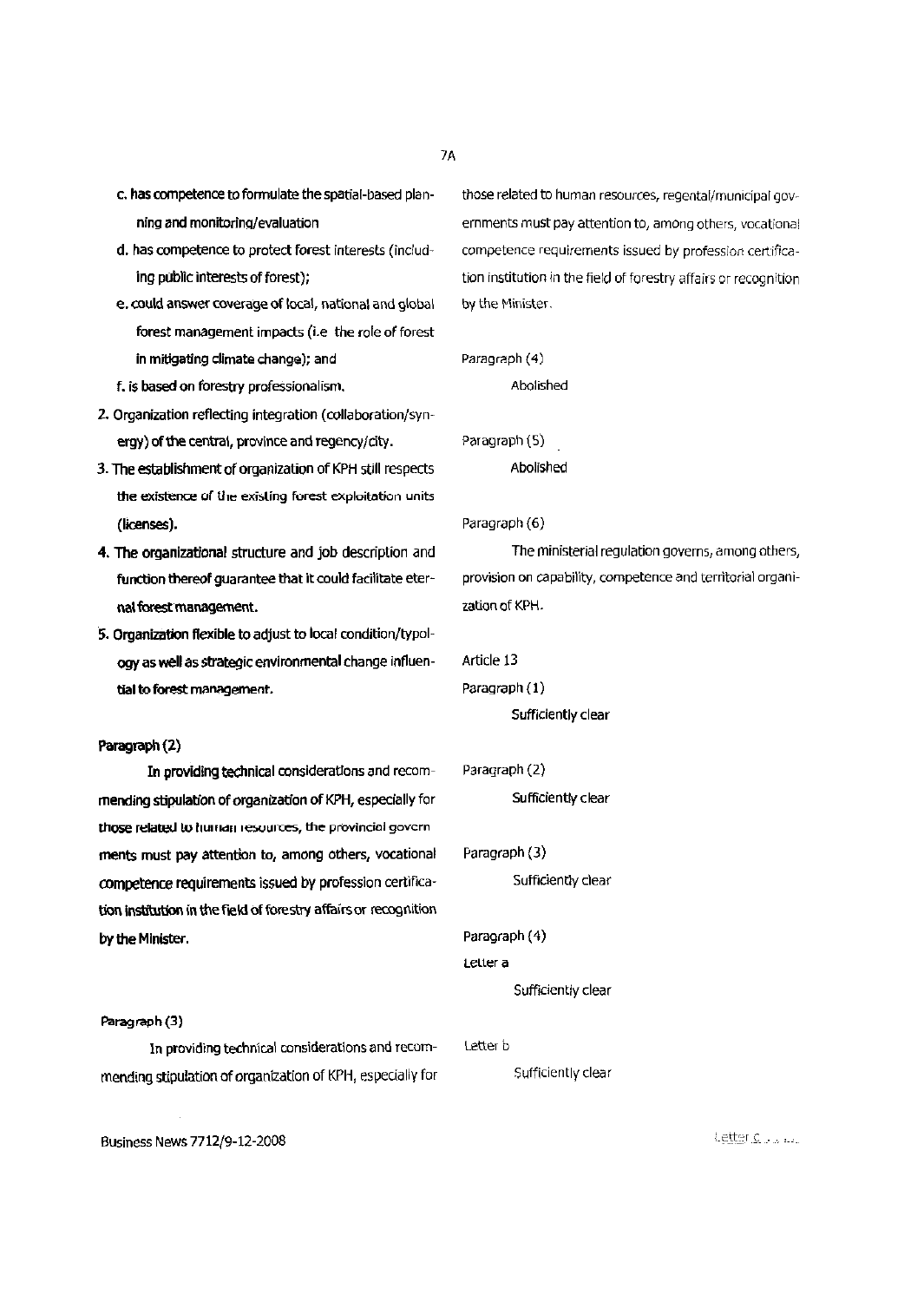Letter c

Strategy and feasibility of forest management development are viewed from aspects of area management, forest management and institutional arrangement.

The development of forest management is directed to maximize production functions and services of forest resources and environment thereof, be it timber production, non-timber production, environmental service through the basic activities, namely utilization, community empowerment as well as cnvironmental conservation which constitute a totality of activity.

Paragraph (5) Sufficiently clear

Paragraph (6)

Letter a

Sufficiently clear

#### **Letter b**

Sufficiently clear

### Letter c

Sufficiently clear

#### Letter d

Sufficiently clear

#### Letter e

Sufficiently clear

#### Letter f

Balance of forest resources means information

which could describe reserves of forest resources through the comparison of utilization, including loss of forest resources and restoration, including natural restoration of forest resources so that in a specified time, we could ascertain whether the forest resource reserves tend to record a surplus or deficit compared to the previous condition.

Letter<sub>q</sub>

Sufficiently clear

#### Letter h

Parties mean managers of KPH, authorized government representatives as well representatives of communities receiving benefits and impacts of KPH management.

Parties may participate by means of conveying information as a form of lowest participation up to involvement in every phase of the formulation of forest management plan.

Paragraph (7) Sufficiently clear

Article 14 Sufficiently clear

#### Article 15

Paragraph (1) Sufficiently clear

Paragraph (2) Potentials of environmental services in the protected forest may be in the form of:

**Business News 7712/9-12-2008** 

a. water . . . . .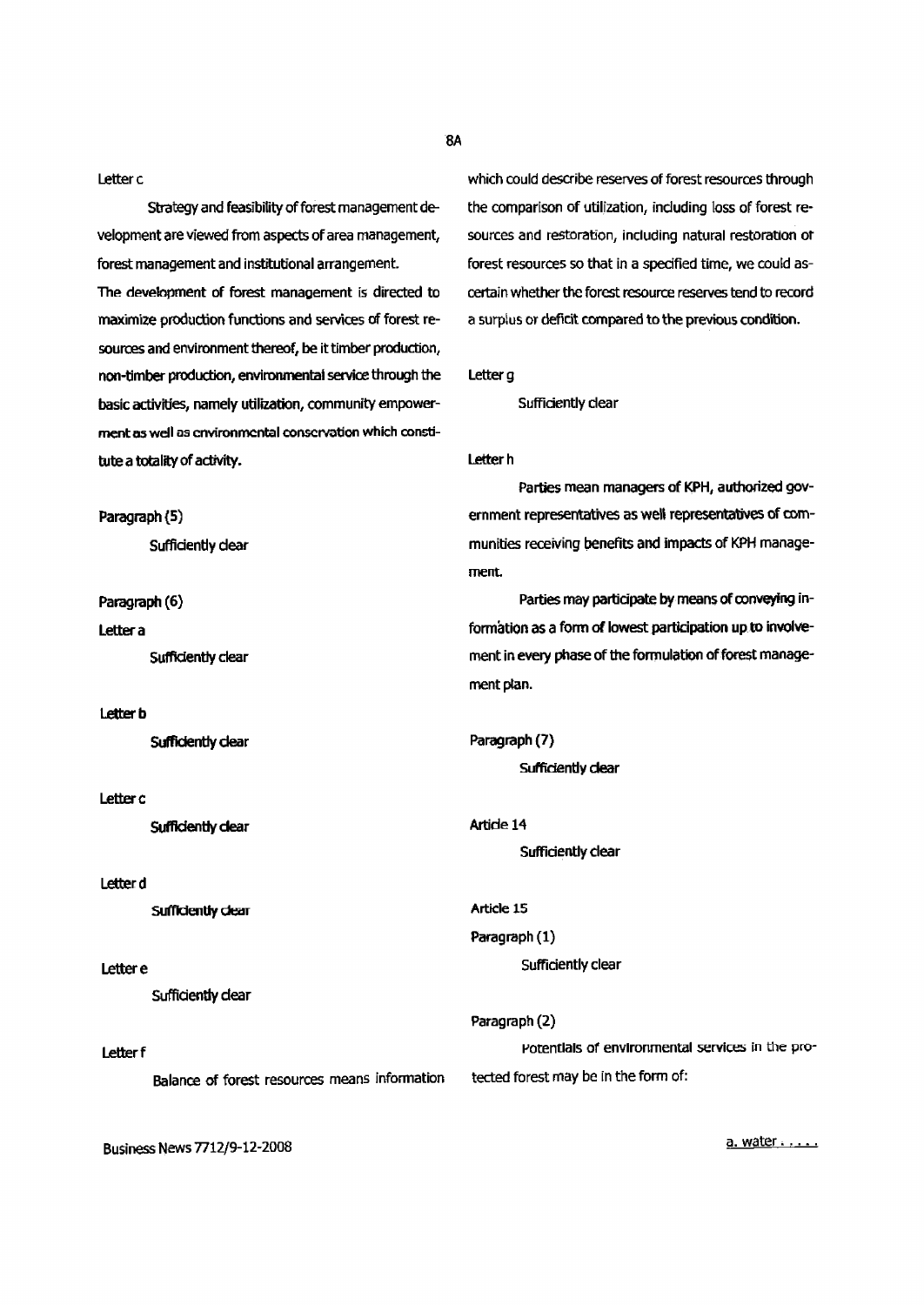a. water regulator;

b. provider of natural beauty;

c. provider of biological resources; or

d. carbon absorberand saver.

The environmental substance means natural substance such as dynamic population of flora-fauna, phytogeographyand non-natural substances, such as physics and chemical characteristic of soil, stones, hydrography, temperature and humidity.

#### Paragraph (3)

The cost means the service fee of water resource management as meant in Article 80 Paragraph (2) of Law Number7 Year2004 reqardingWater Resource.

The cost is paid to water resource management board as an institution authorized to manage water resources.

Paragraph (3.a)

Sufficiently clear

### Paragraph (4)

The ministerial regulation governs, among others, criteria, guidance and procedures for the utilization of environmental services.

#### Article 26

Paragraph (l) Sufficiently clear

Paragraph (2) Sufficiently clear

Business News *7712/9-12-2008*

```
Paragraph (3)
```
Sufficiently clear

#### Paragraph (4)

#### Letter d

The eternal productivity means the annual addition to size(volume, weight, quantity) of the population of species of the non-timber forest products.

Letter **b** 

Sufficiently clear

#### Paragraph (5)

Sufficiently clear

#### Article 29

Sufficiently clear

#### Article 33

Paragraph (1) Sufficiently clear

#### Paragraph  $(2)$

Letter a

Sufficiently clear

#### Letter b

Sufficiently clear

#### Letter<sub>c</sub>

The environmental substance means natural and non-natural substances as well as ecosystem process such as dynamic population of flora-fauna and phyto-geography.

Paragraph  $(3)$ ......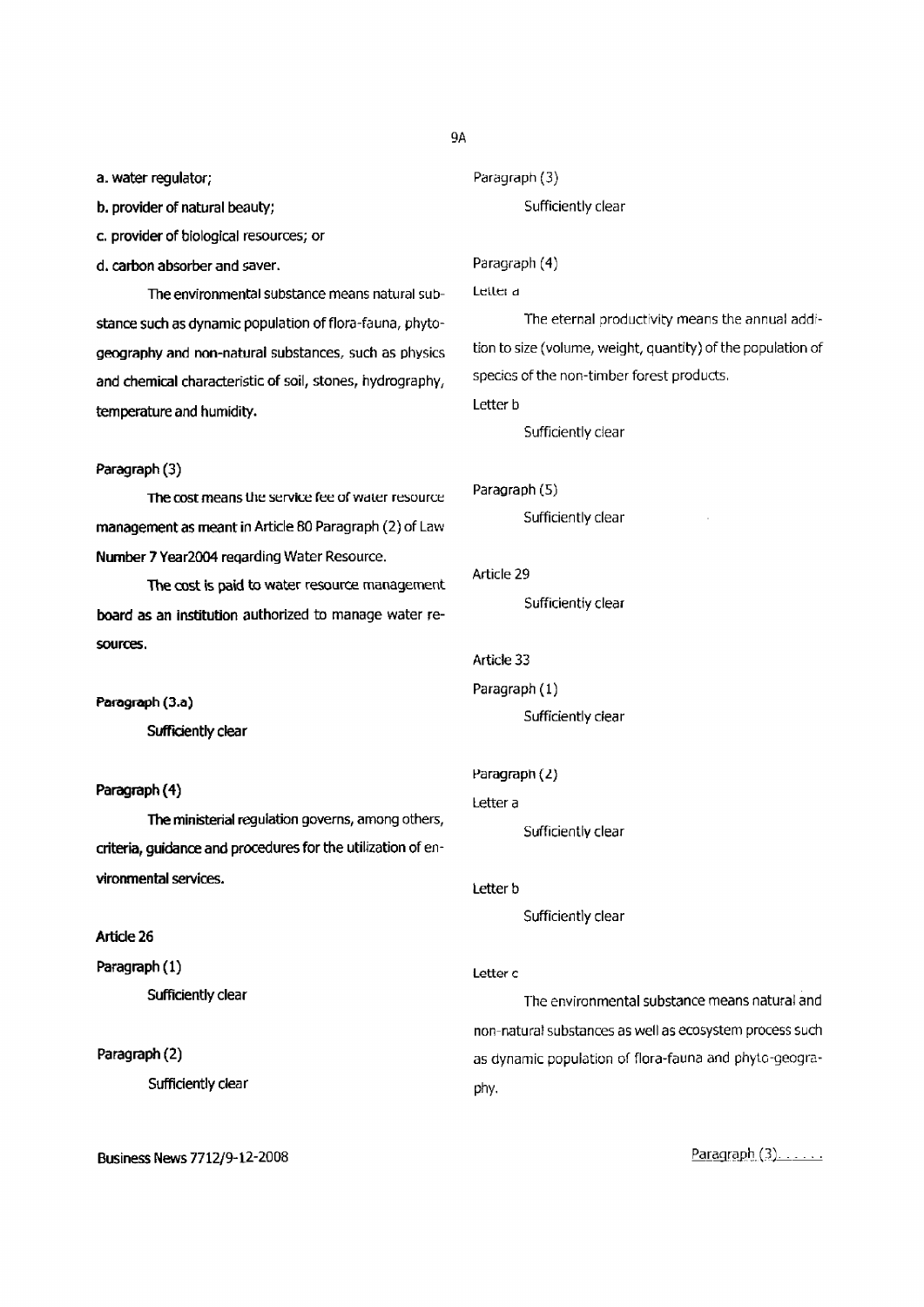| Paragraph (3)                                                | Paragraph (4)                                              |
|--------------------------------------------------------------|------------------------------------------------------------|
| The cost means the service fee of water resource             | Sufficiently clear                                         |
| management as meant in Article 80 Paragraph (2) of Law       |                                                            |
| Number 7 Year2004 regarding Water Resource.                  | Paragraph (5)                                              |
| The cost is paid to water resource management                | Sufficiently clear                                         |
| board as an institution authorized to manage water re-       |                                                            |
| sources.                                                     | Article 38                                                 |
|                                                              | Paragraph (1)                                              |
| Paragraph (3.a)                                              | Sufficiently clear                                         |
| Sufficiently clear                                           |                                                            |
|                                                              | Paragraph (2)                                              |
| Paragraph (4)                                                | Sufficiently clear                                         |
| Sufficiently clear                                           | Paragraph (3)                                              |
| Article 36                                                   | The unproductive production forest means forest            |
| Paragraph (1)                                                | reserved by the Minister as area of timber estate develop- |
| Letter a                                                     | ment                                                       |
| Sufficiently clear                                           |                                                            |
|                                                              | Paragraph (4)                                              |
| Letter b                                                     | Sufficiently clear                                         |
| <b>Abolished</b>                                             |                                                            |
|                                                              | Paragraph (5)                                              |
| Letter c                                                     | Sufficiently clear                                         |
| The unproductive production forest means forest              |                                                            |
| reserved by the Minister as area of timber estate develop-   | Paragraph (6)                                              |
| ment.                                                        | Sufficiently clear                                         |
|                                                              |                                                            |
| Paragraph (2)<br>Sufficiently clear                          | Article 40                                                 |
|                                                              | Paragraph (1)                                              |
|                                                              | Sufficiently clear                                         |
| Paragraph (3)                                                |                                                            |
| Natural equilibrium already obtained means the               |                                                            |
| returning of biotic and abiotic substances in an area has    | Paragraph (2)                                              |
| been executed so that harvesting could executed in the time. | Sufficiently clear                                         |
|                                                              |                                                            |
| Business News 7712/9-12-2008                                 | Paragraph $(3)$                                            |

 $\sim 10^{-1}$ 

10A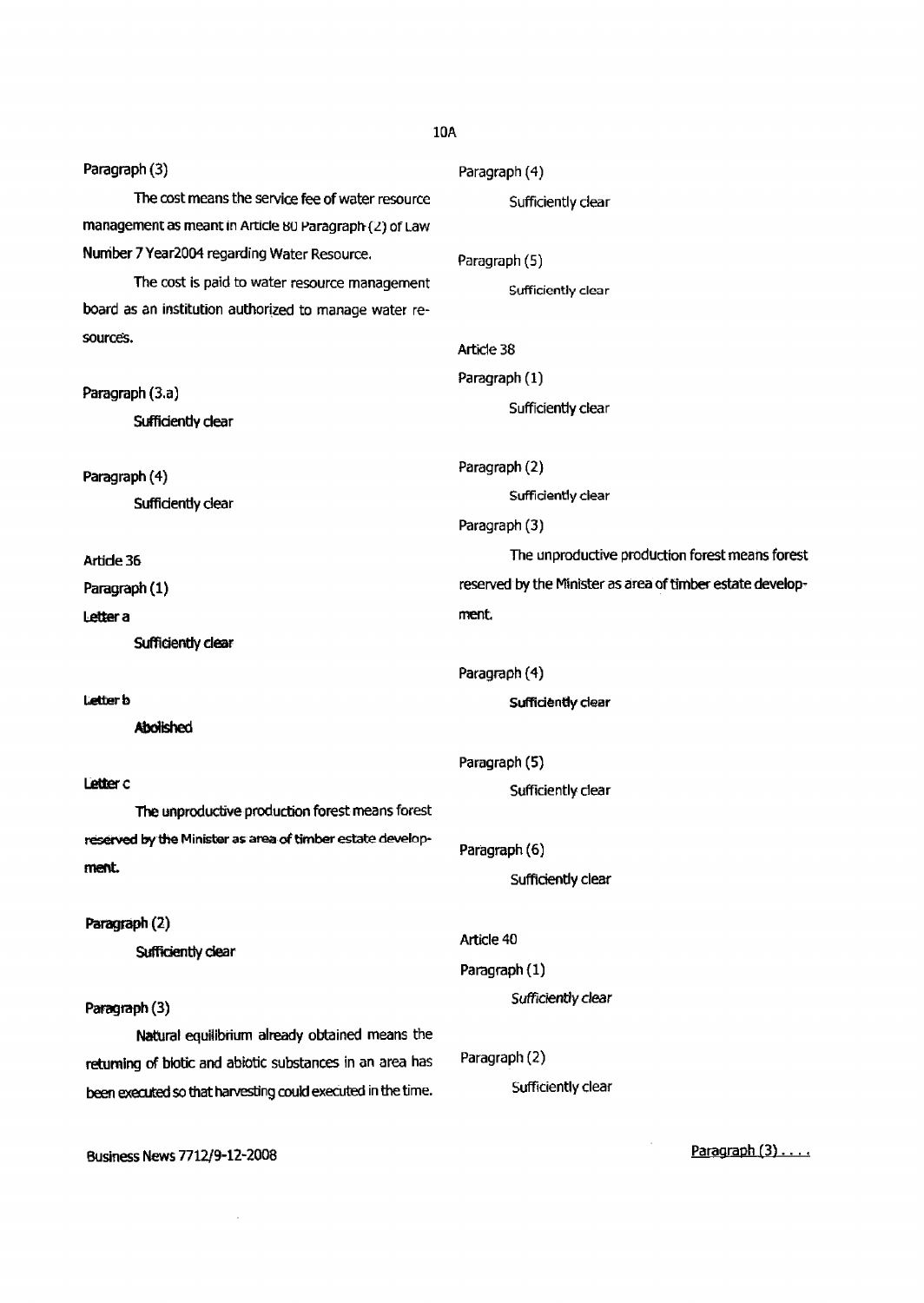| Paragraph (3)                                                | Paragraph (2)                                            |
|--------------------------------------------------------------|----------------------------------------------------------|
| Sufficiently clear                                           | Sufficiently clear                                       |
|                                                              | Paragraph (2a)                                           |
| Paragraph (4)                                                | Activities of biofuel development may not impede         |
| The unproductive production forest means forest              | forest rehabilitation programs stipulated by the govern- |
| reserved by the Minister as area of timber estate develop-   | ment.                                                    |
| ment.                                                        |                                                          |
| Paragraph (5)                                                | Paragraph (3)                                            |
| Sufficiently clear                                           | Sufficiently clear                                       |
| Paragraph (6)                                                | Article 50                                               |
| Sufficiently clear                                           | Sufficiently clear                                       |
| Paragraph (7)                                                | Article 52                                               |
| The ministerial regulation governs, among others;            | Sufficiently clear                                       |
| a. size of area;                                             |                                                          |
| b. development and expansion model;                          |                                                          |
| c. criteria for location;                                    | Article 53                                               |
| d. legal relations between parties; and                      | Sufficiently clear                                       |
| e. criteria for individuals, groups or cooperatives securing |                                                          |
| HTR license.                                                 | Article 54                                               |
|                                                              | Sufficiently clear                                       |
| Article 44                                                   |                                                          |
| Paragraph (1)                                                | Article 56                                               |
| Letter a                                                     | Sufficiently clear                                       |
| Sufficiently clear                                           |                                                          |
| Letter b                                                     |                                                          |
| Sufficiently clear                                           | Article 57                                               |
|                                                              | Sufficiently clear                                       |
| Letter c                                                     |                                                          |
| The Minister stipulates the commodities after                |                                                          |
| securing technical considerations from the Minister in       | Article 61                                               |
| charge of agricultural affairs.                              | Sufficiently clear                                       |
| Business News 7712/9-12-2008                                 | Article 62                                               |

# llA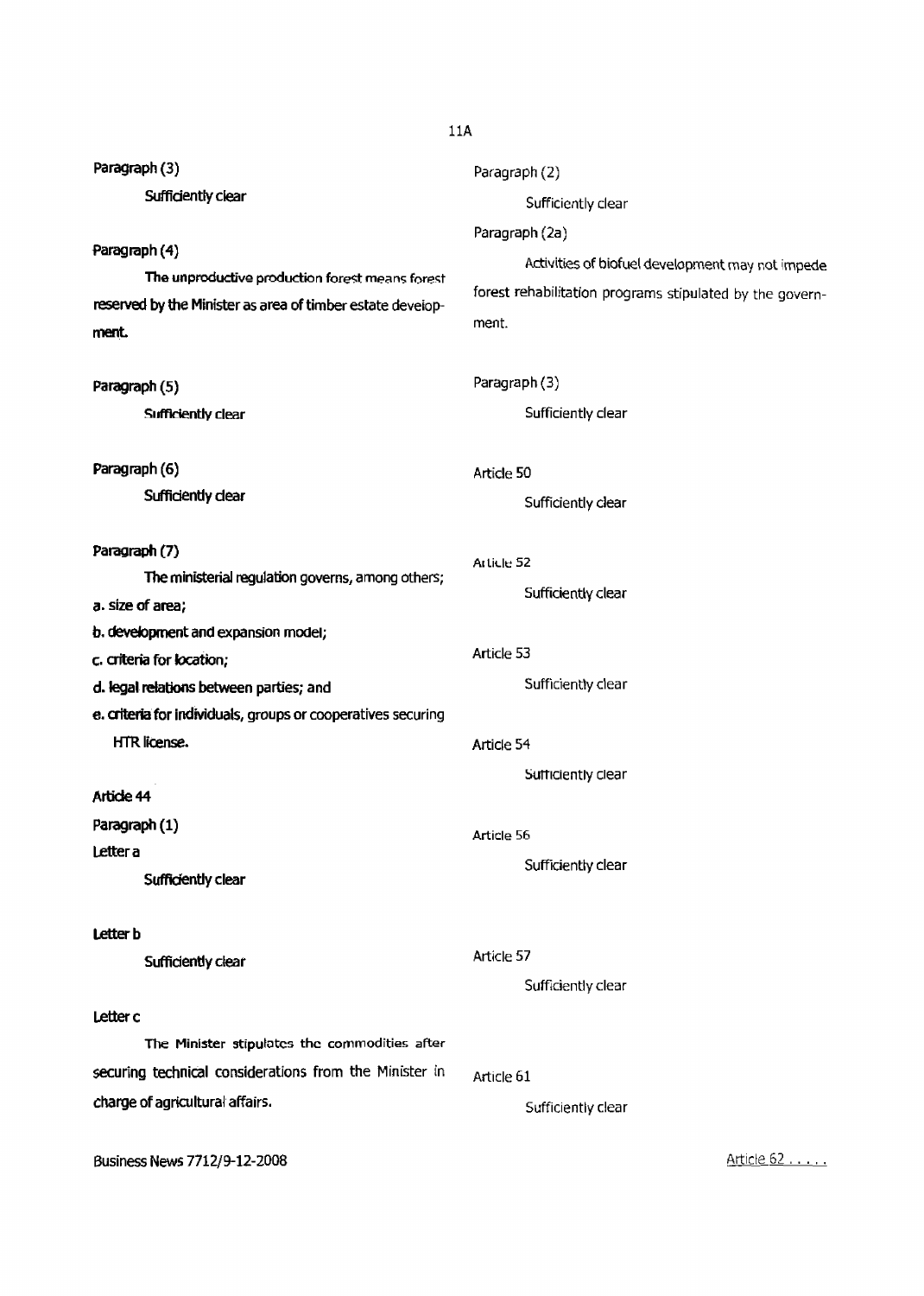#### Paragraph(1)

The Minister, gradually and selectively, may delegate authority to issue IUPHHK inside natural forest in the production forest to regions, dependent on readiness of the regions institutionally, vision or mission.

Paragraph (2) Sufficiently clear

Paragraph(3) Sufficiently clear

Paragraph (4) Sufficiently clear

Paragraph(5) Sum Clear

Article 65 Sufficiently clear

Article 70

Paragraph (1) Sufficiently dear

Paragraph (2)

Letter<sub>a</sub>

Sufficiently clear

I etter b

Holders of IUPHHK inside natural forest in the production forest or holders of IUPHHK in HTI inside timber estate, securing IUPK or IUPJL in their working area abide by provision of IUPK or IUPJL.

```
12A
```
Paragraph (2a) Sufficiently dear Paragraph (3) Sufficiently clear Paragraph (4) Production sharing right means the sharing of production between cooperatives and provincial governments or regental/municipal governments, which is executed proportionally by counting the amount of investment spent by the respective parties in the forest rehabilitation. Paragraph (5) Sufficiently clear Article 71 Paragraph (1) Lettera The action plan also contains, among others, aspects of business continuation, environmental, social and economic equilibrium. **Letter b** Concrete activity means activity to supply mechanical equipment minimally 50% (fifty percent) of the stipulated equipment quantity into the working area as well as develop facility and infrastructure for holders of IUPHHK.

```
Letterc
```
Sufficiently clear

```
Letter d
```
Forest protection includes:

Business News 7712/9-12-2008

a. preventing.....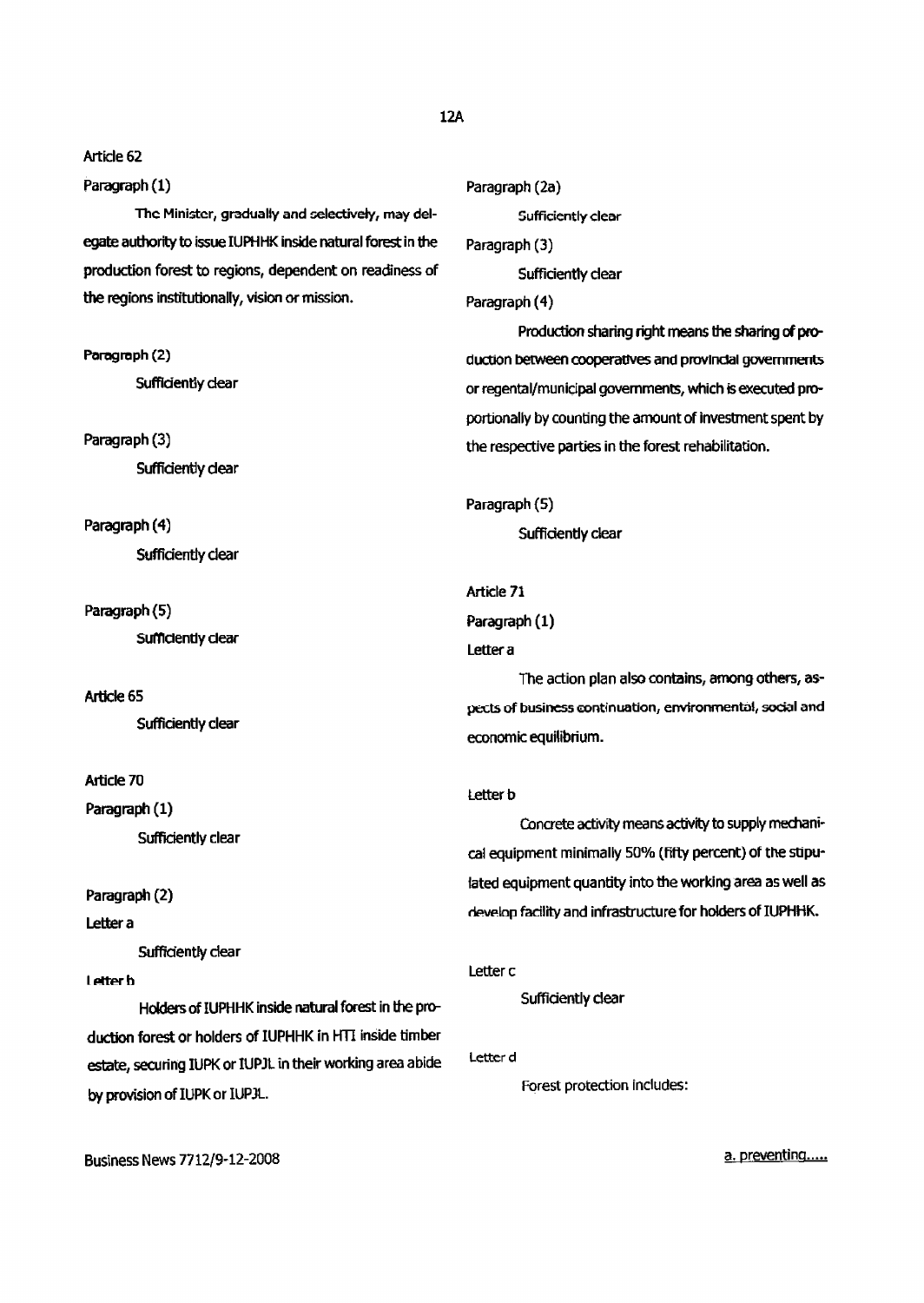13A

a. preventing the unlicensed harvesting of trees;

- b. preventing or containing forest fire;
- c. providing forest security facility and infrastructure;
- d. preventing the hunting of wild animals and/or protected animals:
- e. preventing the unlawful exploitation and/or utilization and/or occupation of forest area;
- f. preventing forest area from squattering;
- g. preventing the disturbance of pestand disease; and/or
- h. building forest security unit.

#### Lettere

Sufficiently clear

#### Letter f

Professionals in the forestry sector are forestry scholars and middle-level forestry technical officers. Other personnel is specialists in environmental, social, economic and legal fields.

#### Letter<sub>g</sub>

Sufficiently clear

#### Letter h

Sufficiently clear

#### Letteri

Sufficiently clear

#### Paragraph (2)

Sufficiently clear

#### Article 74

Sufficiently clear

Business News 7712/9-12-2008

# Article 75 Paragraph (1) Letter a

RKUPHHK is made on the basis of ten-year inventory prepared by licensees on the basis of guidelines stipulated by the Minister.

#### Letter **b**

Formulating RKT means the first RKT following the ratification of RKUPHHK

#### Letter<sub>c</sub>

Submitting RKT means RKT of the current year.

#### Letterd

Abolished

#### Letter e

Sufficiently clear

#### Letter f

Sufficiently clear

#### Letter g

Sufficiently clear

#### Letter h

Sufficiently clear

#### letter i

Sufficiently clear

#### Letter j

Sufficiently clear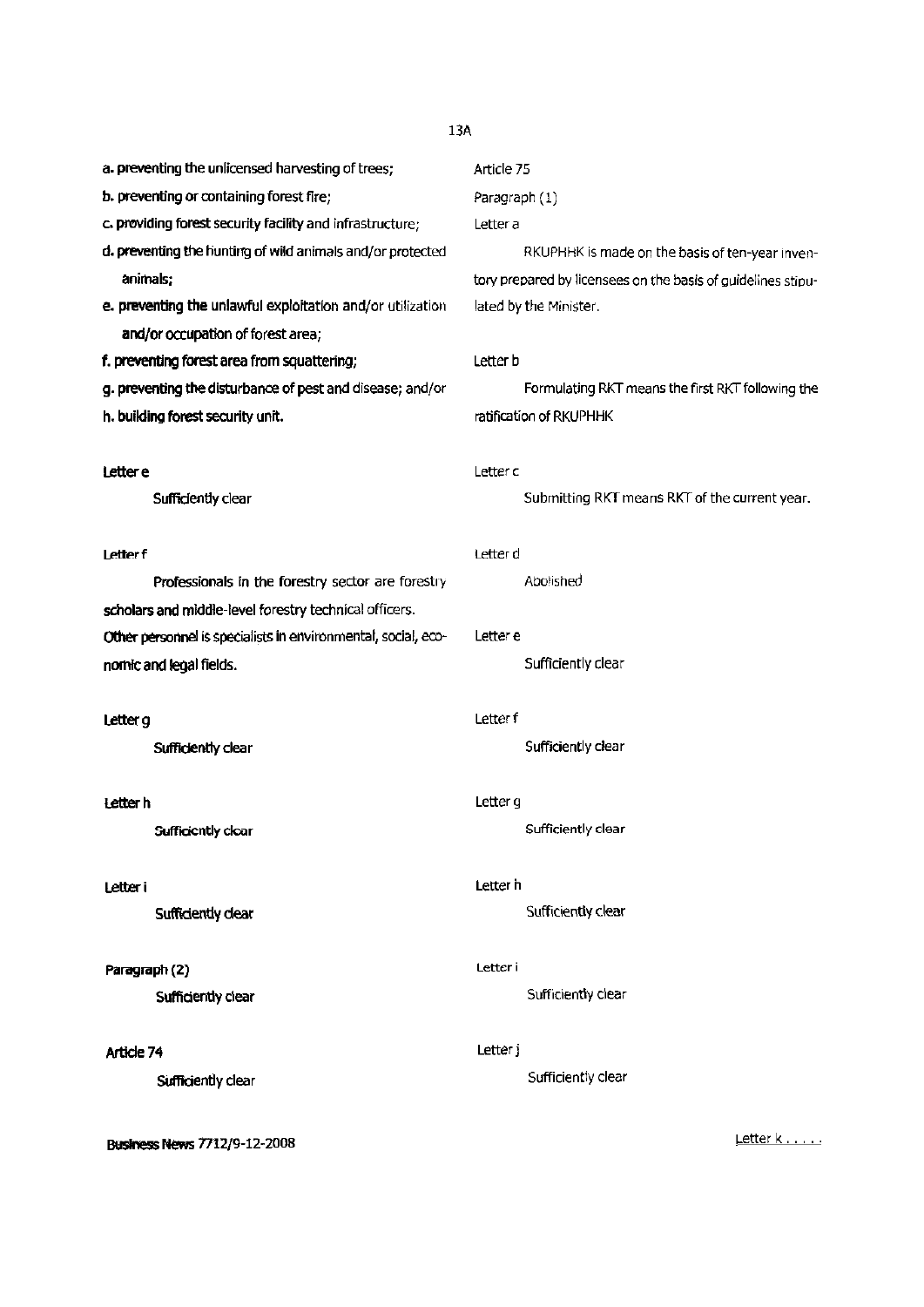| 14A                                                      |                                                                                 |  |
|----------------------------------------------------------|---------------------------------------------------------------------------------|--|
| Letter k                                                 | Paragraph (2)                                                                   |  |
| Sufficiently clear                                       | Sufficiently clear                                                              |  |
| Paragraph (1.a)                                          | Paragraph (3)                                                                   |  |
| Sufficiently clear                                       | Sufficiently clear                                                              |  |
| Paragraph (2)                                            | Paragraph (4)                                                                   |  |
| Sufficiently clear                                       | Sufficiently clear                                                              |  |
| Paragraph (3)                                            | Paragraph (5)                                                                   |  |
| Sufficiently clear                                       | The ministerial regulation governs, among others,                               |  |
| Paragraph (4)                                            | mechanism and procedures, period, criteria and standards.                       |  |
| Sufficiently clear                                       | Article 96                                                                      |  |
| Paragraph (5)                                            | Paragraph (1)                                                                   |  |
|                                                          | Letter a                                                                        |  |
| Letter a<br>Sufficiently clear                           | Holders of IUPHHK inside social forest are only                                 |  |
|                                                          | permitted to utilize timber estate having trees resulting<br>from the planting. |  |
| Letter b                                                 |                                                                                 |  |
| Included into criteria for leaving working area or       | Letter b                                                                        |  |
| work before the license expires is as follows:           | Sufficiently clear                                                              |  |
| 1. not providing equipment for executing their activity; |                                                                                 |  |
| 2. the available tools or equipment not working;         | Letter c                                                                        |  |
| 3. no permanent worker available in the working area; or | Sufficiently clear                                                              |  |
| 4. utilization activity not available.                   |                                                                                 |  |
| Paragraph (6)                                            | Paragraph (2)                                                                   |  |
| Sufficiently clear                                       | Certain condition means, among others, readiness                                |  |
|                                                          | of the region institutionally.                                                  |  |
| Article 81                                               |                                                                                 |  |
| Paragraph (1)                                            | Paragraph (3)                                                                   |  |
| Sufficiently clear                                       | Sufficiently clear                                                              |  |

**Business News 7712/9-12-2008** 

Paragraph (4)....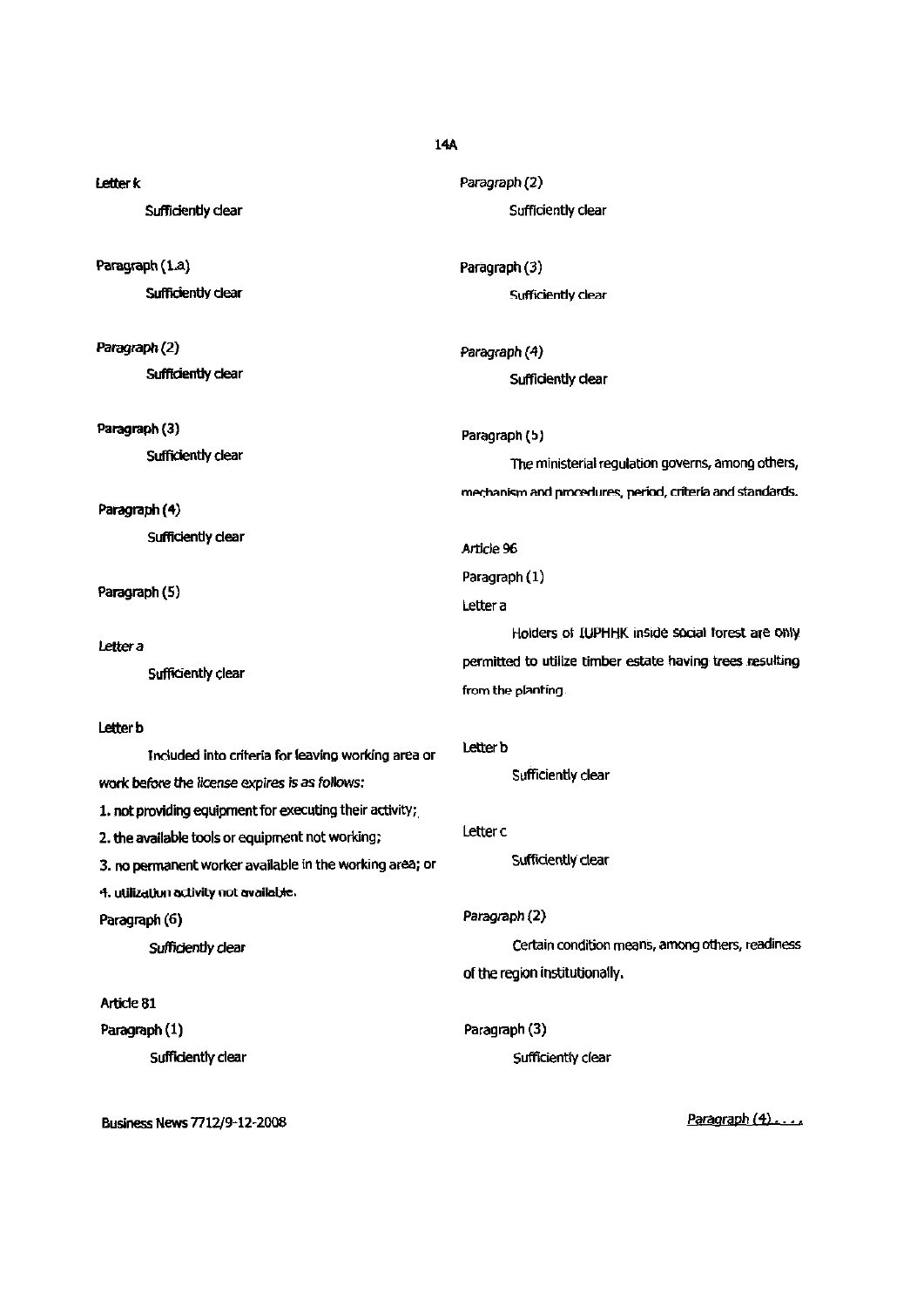#### Paragraph (4)

Sufficiently clear

#### Paragraph (5)

Sufficiently clear

#### Paragraph (6)

Sufficiently clear

#### Paragraph(7)

Sufficiently clear

### Paragraph(8)

The ministerial regulation governs among others:

- a. procedures for issuing business license to utilize social forest reflecting partiality to local communities;
- b. criteria for groups of communities securing business license to exploit forest by regent;
- c. rights and obligations of holders of business license to utilize social forest;
- d. abolition of license and extension of business license to utilize social forest;
- e. administrative sanction against holders of business license to exploit sodal forest; and
- f. standardsand criteria for accountability of social forest.

#### Article 118

### Paragraph (1)

Forest products resulting from forest concession are, among others, timber resu71ting from land charged with land title.

Paragraph (2) Sufficiently clear

Article 120 Paragraph (1) Sufficiently clear

Paragraph (2) Sufficiently clear

Paragraph {3}

Measuring and verification of forest products is executed by measuring and verifying technical officers with a view of obtaining technically accurateand accountable result.

Paragraph (4)

Sufficiently clear

# Article 128

#### Paragraph (1)

The sanction is imposed on the basis of level of violation.

Serious violation is subject to revocation, lenient violation is subject to administrative sanction in the form of fine, and lighter category is subject to suspension of activity and/or administrative service and reduction of production quota.

To realize good governance, especially for serious violation, before the license is revoked, warning is issued first as many as three times consecutively.

The fulfillment of the imposition of sanction does not abolish the obligation of licensees to pay levy in the forestry sector in accordance with legislation.

Business News7712/9-12~2008

Paragraph  $(2)$  .  $\dots$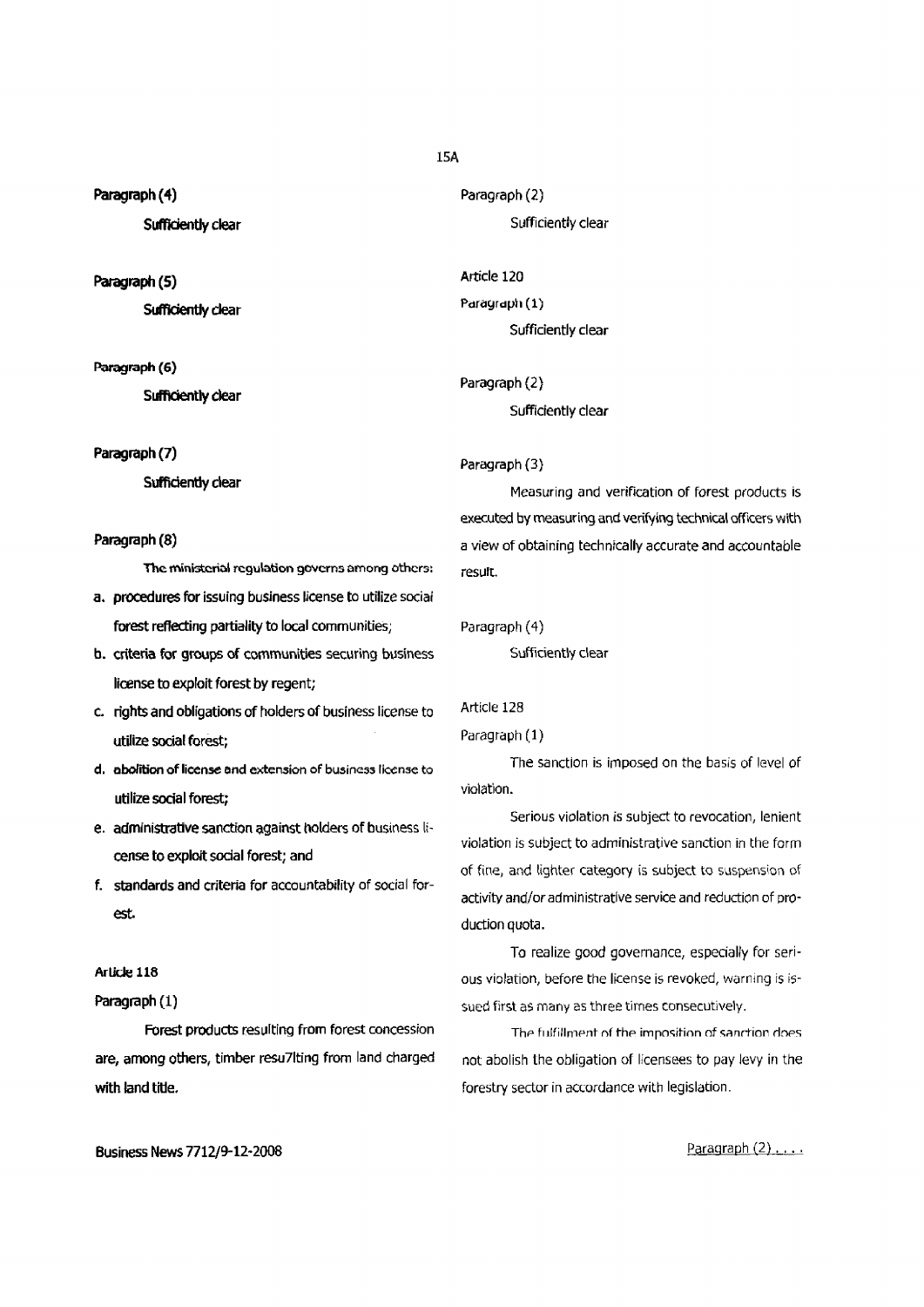Paragraph (2)

Sufficiently clear

Paragraph (3)

Sufficiently dear

Article 129

Sufficiently dear

Article 130

Sufficiently clear

# Article 132

#### Letter a

The sanction against violation of Article 73 Paragraph (1) Letter d, Article 132A

Is imposed if the license holder violate any of the Letter a administration activities of forest products, covering Re- The imposition of administrative sanction in the

completeness of documents of SKSKB, FAKB, and FAKO. of the submission of RKT of the second year and so on.

#### **Letter b** Letter b

## **Letter c** Letter c

# **Letter determine the controller of the controller of the controller of the controller of the controller of the controller of the controller of the controller of the controller of the controller of the controller of the co**

Business News 7712/9-12-2008 **Letter f....** 

# 16A

letterf Sufficiently clear

Letter g

Sufficiently clear

Letter h Sufficiently clear

letter i

Sufficiently clear

# letterj

Sufficiently clear

port on Cruising Report Cruising, RKT. Felling. **Form of reduction of production quota because the relevant** Report on Production Result, Paying PSDH or DR, does not submit RKT, only applies to licensees in the case

Sufficiently dear **Sufficiently dear** Sufficiently dear

Sufficiently clear Sufficiently clear Sufficiently clear

Sufficiently dear Sufficiently dear Sufficiently dear

# Lettere lettere lettere lettere lettere lettere lettere lettere lettere lettere lettere lettere lettere letter

Sufficiently clear and the state of the Sufficiently clear surface surface surface of the Sufficiently clear